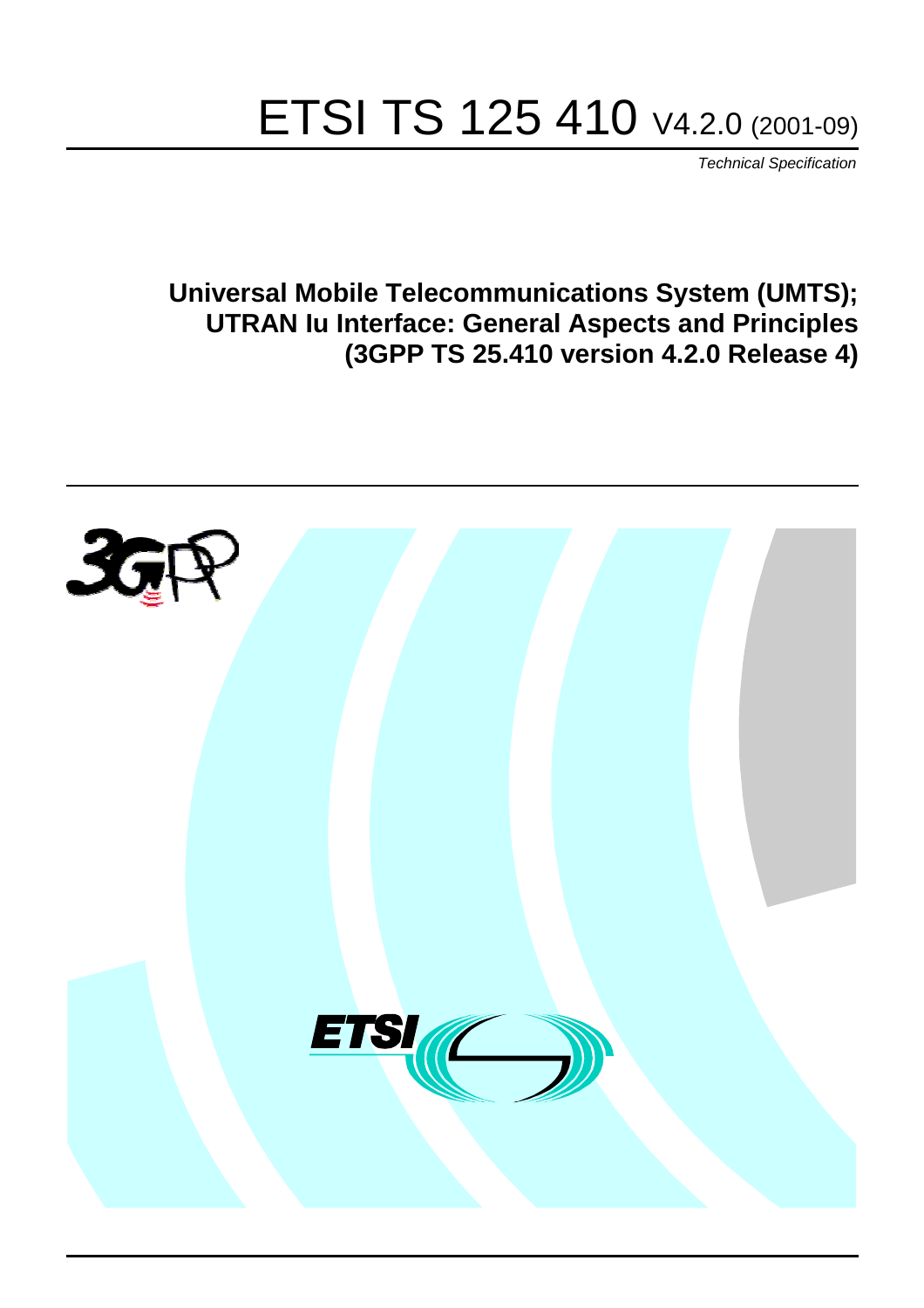Reference RTS/TSGR-0325410Uv4R2

> Keywords **UMTS**

#### **ETSI**

#### 650 Route des Lucioles F-06921 Sophia Antipolis Cedex - FRANCE

Tel.: +33 4 92 94 42 00 Fax: +33 4 93 65 47 16

Siret N° 348 623 562 00017 - NAF 742 C Association à but non lucratif enregistrée à la Sous-Préfecture de Grasse (06) N° 7803/88

**Important notice** 

Individual copies of the present document can be downloaded from: [http://www.etsi.org](http://www.etsi.org/)

The present document may be made available in more than one electronic version or in print. In any case of existing or perceived difference in contents between such versions, the reference version is the Portable Document Format (PDF). In case of dispute, the reference shall be the printing on ETSI printers of the PDF version kept on a specific network drive within ETSI Secretariat.

Users of the present document should be aware that the document may be subject to revision or change of status. Information on the current status of this and other ETSI documents is available at <http://portal.etsi.org/tb/status/status.asp>

> If you find errors in the present document, send your comment to: [editor@etsi.fr](mailto:editor@etsi.fr)

#### **Copyright Notification**

No part may be reproduced except as authorized by written permission. The copyright and the foregoing restriction extend to reproduction in all media.

> © European Telecommunications Standards Institute 2001. All rights reserved.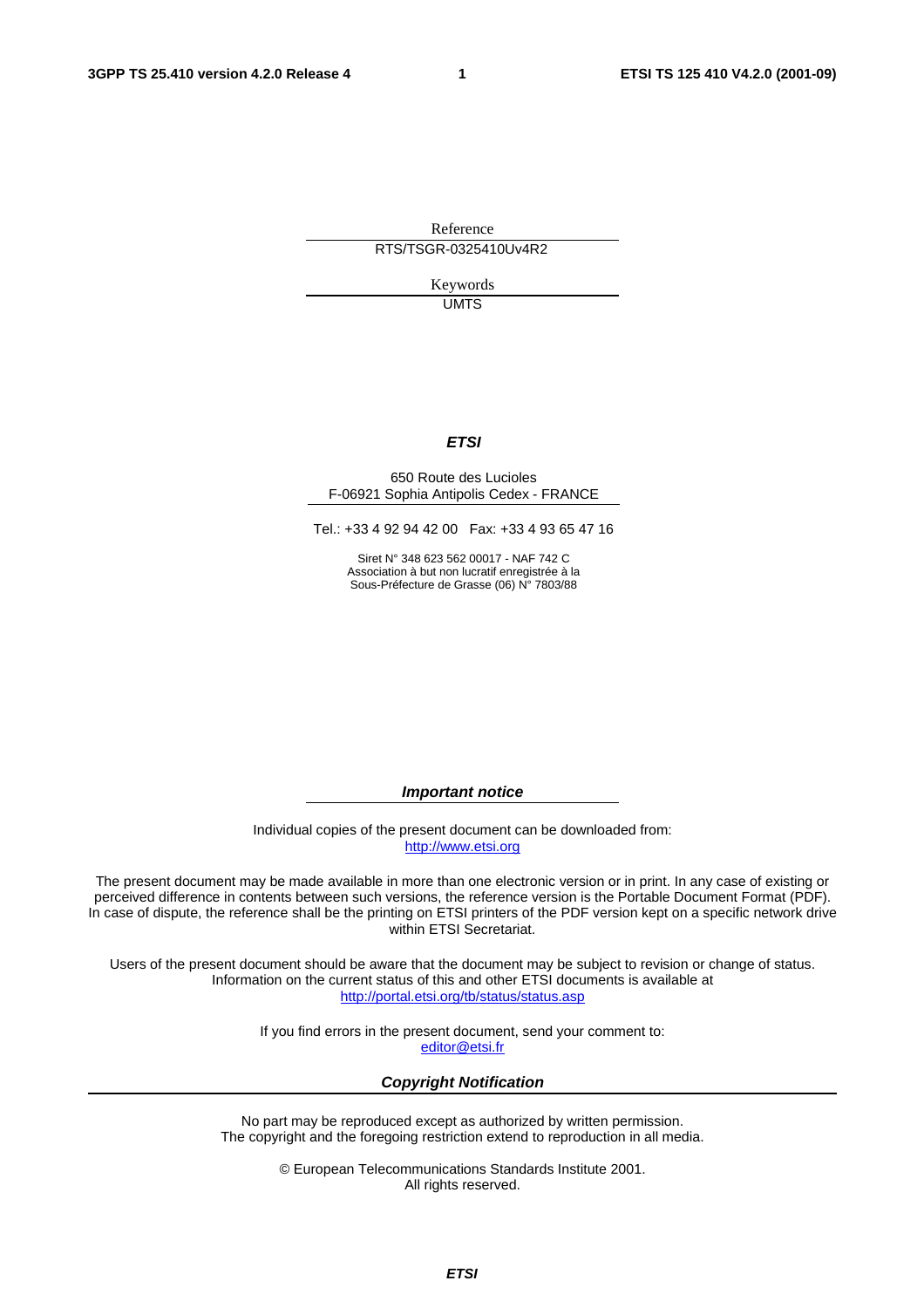# Intellectual Property Rights

IPRs essential or potentially essential to the present document may have been declared to ETSI. The information pertaining to these essential IPRs, if any, is publicly available for **ETSI members and non-members**, and can be found in ETSI SR 000 314: *"Intellectual Property Rights (IPRs); Essential, or potentially Essential, IPRs notified to ETSI in respect of ETSI standards"*, which is available from the ETSI Secretariat. Latest updates are available on the ETSI Web server ([http://www.etsi.org/legal/home.htm\)](http://www.etsi.org/legal/home.htm).

Pursuant to the ETSI IPR Policy, no investigation, including IPR searches, has been carried out by ETSI. No guarantee can be given as to the existence of other IPRs not referenced in ETSI SR 000 314 (or the updates on the ETSI Web server) which are, or may be, or may become, essential to the present document.

### Foreword

This Technical Specification (TS) has been produced by ETSI 3rd Generation Partnership Project (3GPP).

The present document may refer to technical specifications or reports using their 3GPP identities, UMTS identities or GSM identities. These should be interpreted as being references to the corresponding ETSI deliverables.

The cross reference between GSM, UMTS, 3GPP and ETSI identities can be found under [www.etsi.org/key](http://www.etsi.org/key) .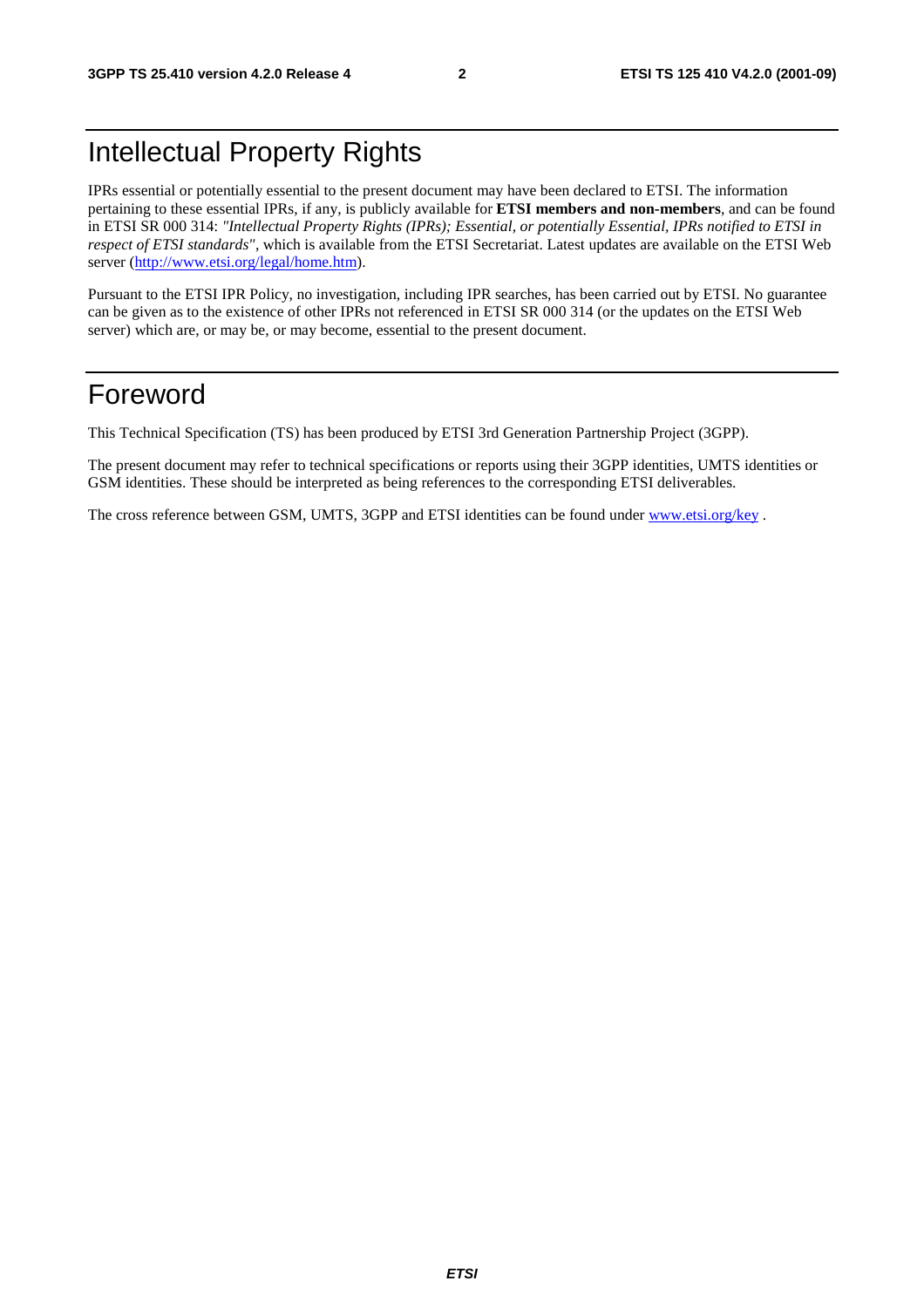$\mathbf{3}$ 

# Contents

| 1          |  |  |  |  |  |
|------------|--|--|--|--|--|
| 2          |  |  |  |  |  |
| 3          |  |  |  |  |  |
| 3.1<br>3.2 |  |  |  |  |  |
| 4          |  |  |  |  |  |
| 4.1        |  |  |  |  |  |
| 4.1.1      |  |  |  |  |  |
| 4.1.2      |  |  |  |  |  |
| 4.2        |  |  |  |  |  |
| 4.3        |  |  |  |  |  |
| 4.4        |  |  |  |  |  |
| 4.5        |  |  |  |  |  |
| 4.5.1      |  |  |  |  |  |
| 4.5.1.1    |  |  |  |  |  |
| 4.5.1.1.1  |  |  |  |  |  |
| 4.5.1.1.2  |  |  |  |  |  |
| 4.5.1.1.3  |  |  |  |  |  |
| 4.5.1.1.4  |  |  |  |  |  |
| 4.5.2      |  |  |  |  |  |
| 4.5.2.1    |  |  |  |  |  |
| 4.5.2.2    |  |  |  |  |  |
|            |  |  |  |  |  |
| 4.5.3      |  |  |  |  |  |
| 5          |  |  |  |  |  |
| 5.1        |  |  |  |  |  |
| 5.2        |  |  |  |  |  |
| 5.2.1      |  |  |  |  |  |
| 5.2.2      |  |  |  |  |  |
| 5.2.3      |  |  |  |  |  |
| 5.2.4      |  |  |  |  |  |
| 5.3        |  |  |  |  |  |
|            |  |  |  |  |  |
| 5.3.1      |  |  |  |  |  |
| 5.3.2      |  |  |  |  |  |
| 5.4        |  |  |  |  |  |
| 5.4.1      |  |  |  |  |  |
| 5.4.2      |  |  |  |  |  |
| 5.4.3      |  |  |  |  |  |
| 5.4.4      |  |  |  |  |  |
| 5.4.5      |  |  |  |  |  |
| 5.4.6      |  |  |  |  |  |
| 5.4.7      |  |  |  |  |  |
| 5.5        |  |  |  |  |  |
| 5.5.1      |  |  |  |  |  |
| 5.5.2      |  |  |  |  |  |
| 5.6        |  |  |  |  |  |
| 5.6.1      |  |  |  |  |  |
| 5.6.2      |  |  |  |  |  |
| 5.6.2.1    |  |  |  |  |  |
| 5.6.2.2    |  |  |  |  |  |
| 5.6.2.3    |  |  |  |  |  |
|            |  |  |  |  |  |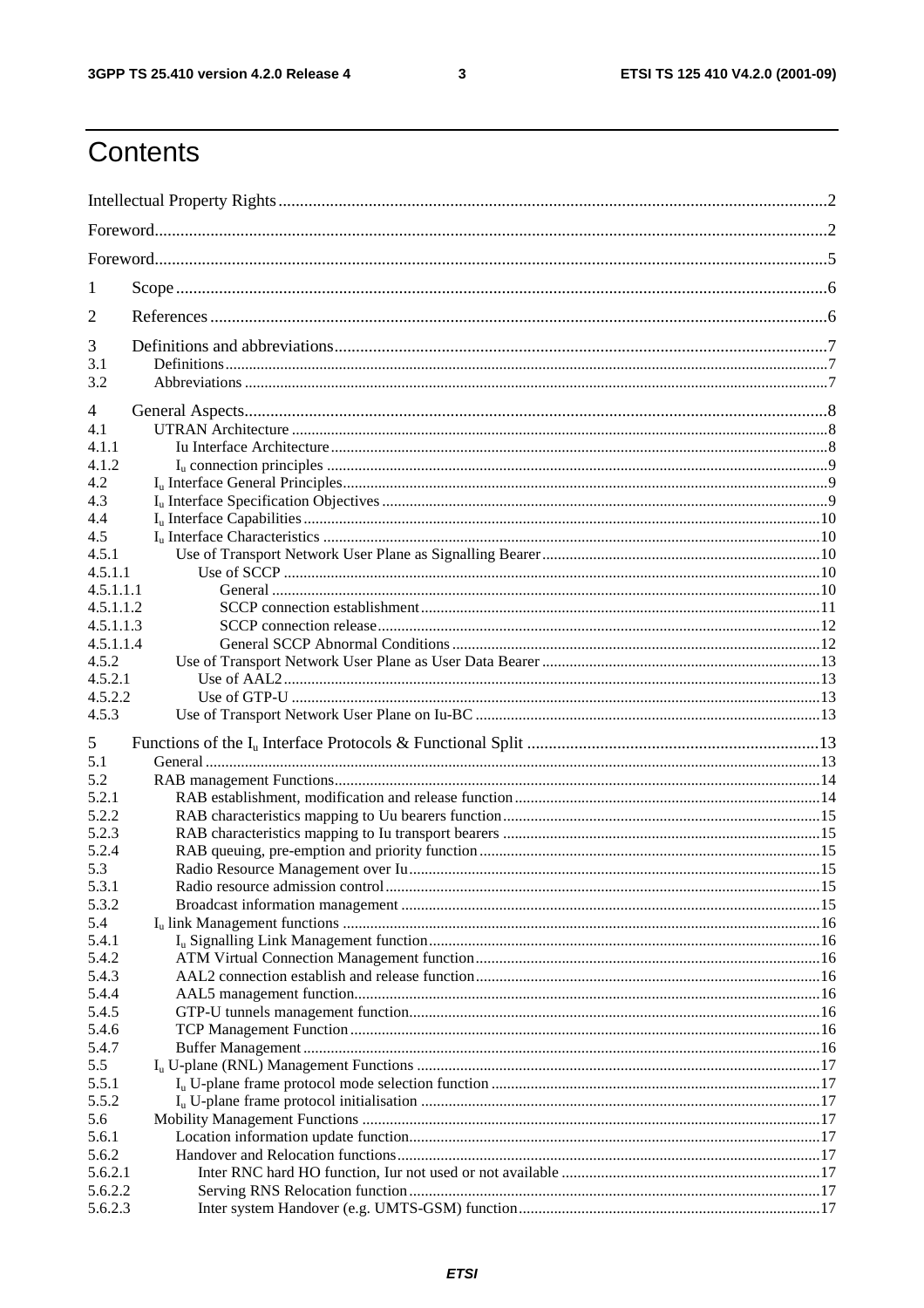| 5.6.2A  |  |
|---------|--|
| 5.6.3   |  |
| 5.7     |  |
| 5.7.1   |  |
| 5.7.1.1 |  |
| 5.7.1.2 |  |
| 5.7.2   |  |
| 5.7.2.1 |  |
| 5.7.2.2 |  |
| 5.8     |  |
| 5.8.1   |  |
| 5.8.2   |  |
| 5.8.3   |  |
| 5.8.4   |  |
| 5.9     |  |
| 5.9.1   |  |
| 6       |  |
| 6.1     |  |
| 6.2     |  |
| 6.3     |  |
| 6.4     |  |
| $\tau$  |  |
| 7.1     |  |
| 7.2     |  |
| 7.3     |  |
| 7.4     |  |
| 7.5     |  |
| 7.6     |  |
| 7.7     |  |
|         |  |
|         |  |
|         |  |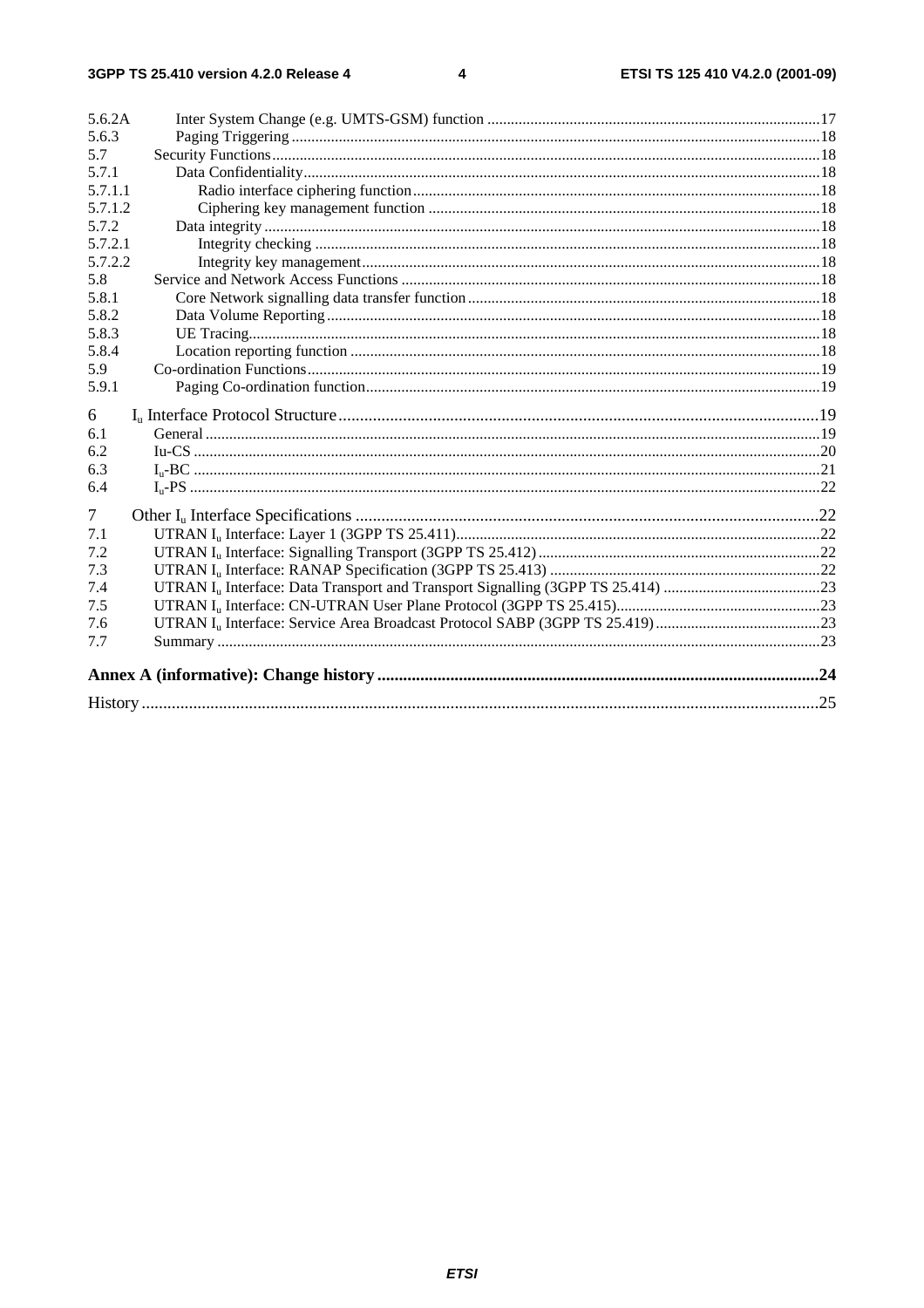# Foreword

This Technical Specification (TS) has been produced by the 3<sup>rd</sup> Generation Partnership Project (3GPP).

The contents of the present document are subject to continuing work within the TSG and may change following formal TSG approval. Should the TSG modify the contents of the present document, it will be re-released by the TSG with an identifying change of release date and an increase in version number as follows:

Version x.y.z

where:

- x the first digit:
	- 1 presented to TSG for information;
	- 2 presented to TSG for approval;
	- 3 or greater indicates TSG approved document under change control.
- y the second digit is incremented for all changes of substance, i.e. technical enhancements, corrections, updates, etc.
- z the third digit is incremented when editorial only changes have been incorporated in the document.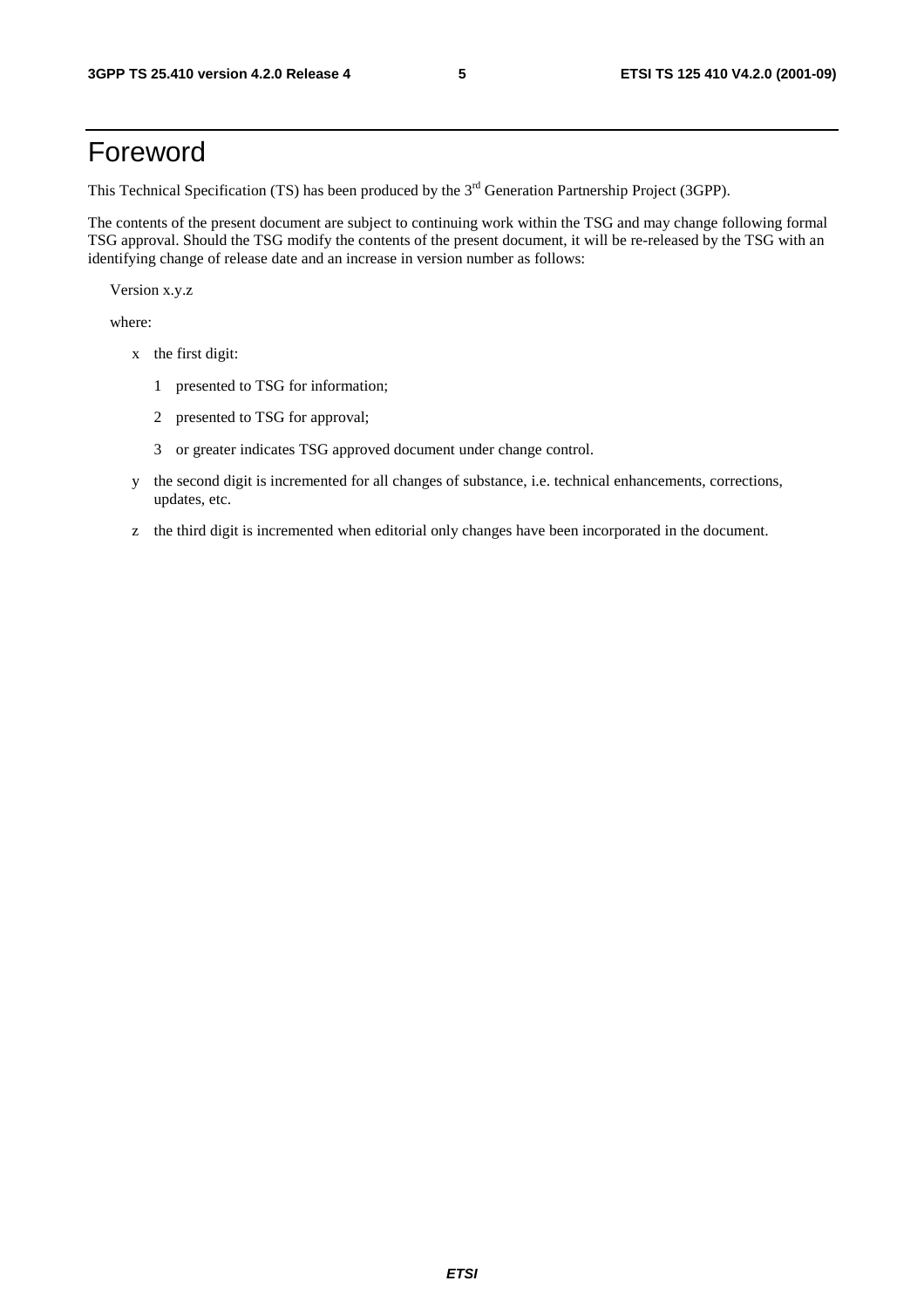### 1 Scope

The present document is an introduction to the 3GPP TS 25.41x series of Technical Specifications that define the Iu interface for the interconnection of Radio Network Controller (RNC) component of the UMTS Terrestrial Radio Access Network (UTRAN) to the Core Network of the UMTS system.

# 2 References

The following documents contain provisions which, through reference in this text, constitute provisions of the present document.

- References are either specific (identified by date of publication, edition number, version number, etc.) or non-specific.
- For a specific reference, subsequent revisions do not apply.
- For a non-specific reference, the latest version applies. In the case of a reference to a 3GPP document (including a GSM document), a non-specific reference implicitly refers to the latest version of that document *in the same Release as the present document*.
- [1] 3GPP TS 25.401: "UTRAN Overall Description".
- [2] 3GPP TR 23.930: "Iu Principles".
- [3] 3GPP TS 23.110: "UMTS Access Stratum Services and Functions".
- [4] 3GPP TS 25.411: "UTRAN Iu Interface Layer 1".
- [5] 3GPP TS 25.412: "UTRAN Iu Interface Signalling Transport".
- [6] 3GPP TS 25.413: "UTRAN Iu Interface RANAP Signalling".
- [7] 3GPP TS 25.414: "UTRAN Iu Interface Data Transport and Transport Signalling"
- [8] 3GPP TS 25.415: "UTRAN Iu Interface User Plane Protocols".
- [9] ITU-T Recommendation Q.711 (07/1996): "Functional description of the signalling connection control part".
- [10] ITU-T Recommendation Q.712 (07/1996): "Definition and function of signalling connection control part messages".
- [11] ITU-T Recommendation Q.713 (07/1996): "Signalling connection control part formats and codes".
- [12] ITU-T Recommendation Q.714 (07/1996): "Signalling connection control part procedures".
- [13] 3GPP TS 23.003: "Numbering, Addressing and Identification".
- [14] 3GPP TS 25.419: "UTRAN Iu Interface: Service Area Broadcast Protocol SABP".
- [15] 3GPP TS 23.153: "Out of Band Transcoder Control; Stage 2".
- [16] ITU-T Recommendation Q.2630.1: "AAL type 2 signalling protocol (Capability Set 1)".
- [17] ITU-T Recommendation Q.2630.2: "AAL type 2 signalling protocol Capability Set 2".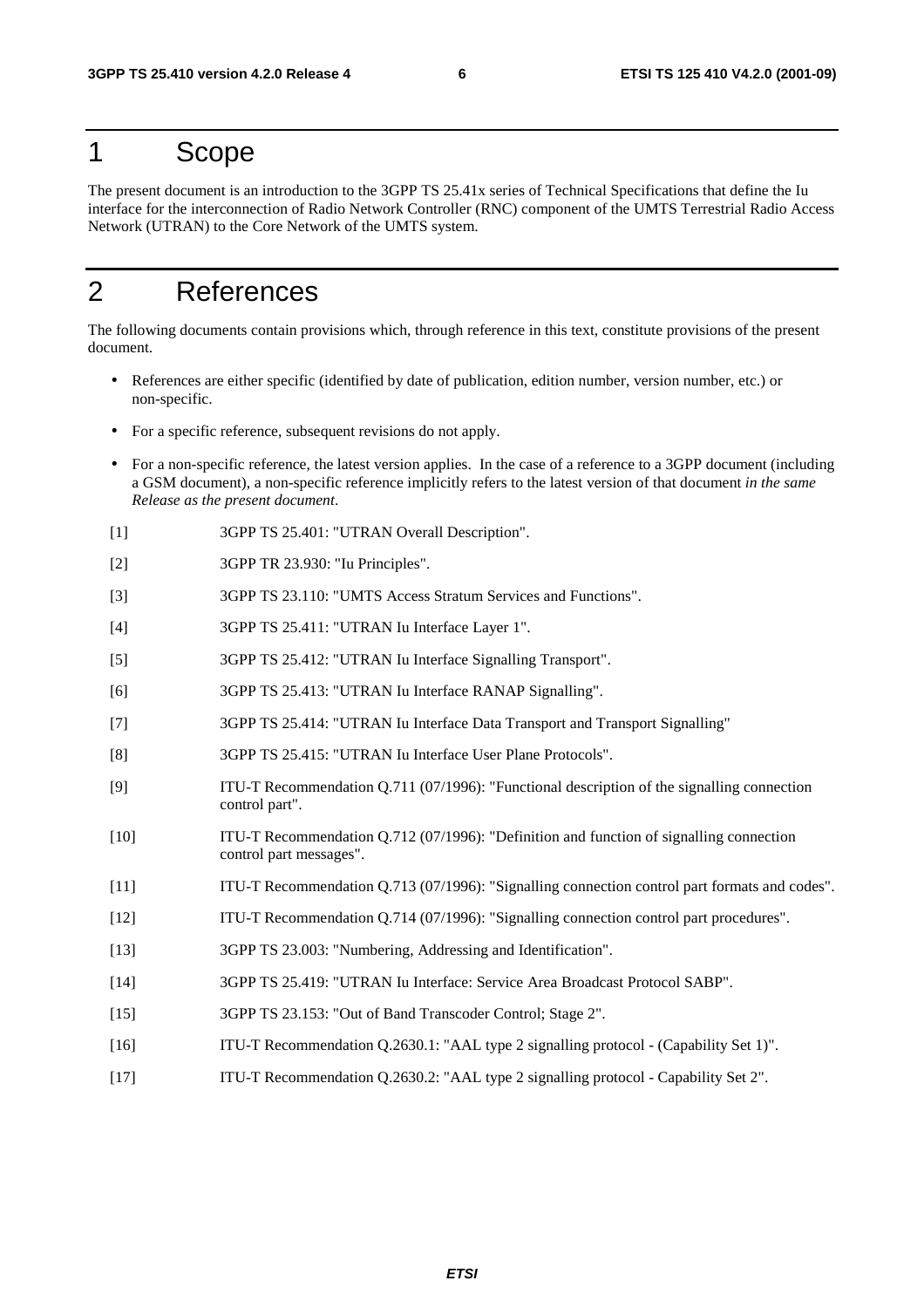# 3 Definitions and abbreviations

# 3.1 Definitions

For the purposes of the present document, the terms and definitions given in [1] apply.

# 3.2 Abbreviations

For the purposes of the present document, the following abbreviations apply:

| 3G-MSC                 | 3 <sup>rd</sup> Generation Mobile Switching Centre   |
|------------------------|------------------------------------------------------|
| 3G-SGSN                | 3 <sup>rd</sup> Generation Serving GPRS Support Node |
| AAL                    | <b>ATM Adaptation Layer</b>                          |
| ATM                    | <b>Asynchronous Transfer Mode</b>                    |
| BC                     | <b>Broadcast</b>                                     |
| <b>BSSMAP</b>          | Base Station Subsystem Management Application Part   |
| <b>CBS</b>             | <b>Cell Broadcast Service</b>                        |
| CC                     | <b>Connection Confirm</b>                            |
| CN                     | <b>Core Network</b>                                  |
| CR                     | <b>Connection Release</b>                            |
| <b>CREF</b>            | <b>Connection Refusal</b>                            |
| <b>CS</b>              | Circuit Switched                                     |
| <b>GT</b>              | Global Title                                         |
| GTP-U                  | <b>GPRS Tunnelling Protocol</b>                      |
| <b>IMSI</b>            | <b>International Mobile Subscriber Identity</b>      |
| $_{\rm IP}$            | <b>Internet Protocol</b>                             |
| <b>ISDN</b>            | <b>Integrated Services Digital Network</b>           |
| LA                     | <b>Location Area</b>                                 |
| <b>NAS</b>             | Non Access Stratum                                   |
| O&M                    | Operation and Maintenance                            |
| <b>PS</b>              | Packet Switched                                      |
| <b>PSTN</b>            | Public Switched Telephone Network                    |
| <b>PVC</b>             | Permanent Virtual Circuit                            |
| QoS                    | Quality of Service                                   |
| RA                     | Routing Area                                         |
| <b>RAB</b>             | Radio Access Bearer                                  |
| <b>RANAP</b>           | Radio Access Network Application Part                |
| <b>RLP</b>             | Radio Link Protocol                                  |
| <b>RNC</b>             | Radio Network Controller                             |
| <b>RNL</b>             | Radio Network Layer                                  |
| <b>RRC</b>             | Radio Resource Control                               |
| SA                     | Service Area                                         |
| SABP                   | Service Area Broadcast Protocol                      |
| SAP                    | <b>Service Access Point</b>                          |
| <b>SCCP</b>            | <b>Signalling Connection Control Part</b>            |
| <b>SPC</b>             | <b>Signalling Point Code</b>                         |
| <b>SRNS</b>            | Serving Radio Network Subsystem                      |
| SSN                    | Sub-System Number                                    |
| SVC                    | <b>Switched Virtual Circuit</b>                      |
| TCP                    | <b>Transmission Control Protocol</b>                 |
| UE                     | <b>User Equipment</b>                                |
| <b>UDP</b>             | <b>User Datagram Protocol</b>                        |
| $\mathbf{U}\mathbf{P}$ | <b>User Plane</b>                                    |
| <b>URA</b>             | <b>UTRAN Registration Area</b>                       |
| <b>UTRAN</b>           | <b>UMTS Terrestrial Radio Access Network</b>         |
| <b>VC</b>              | Virtual Circuit                                      |
|                        |                                                      |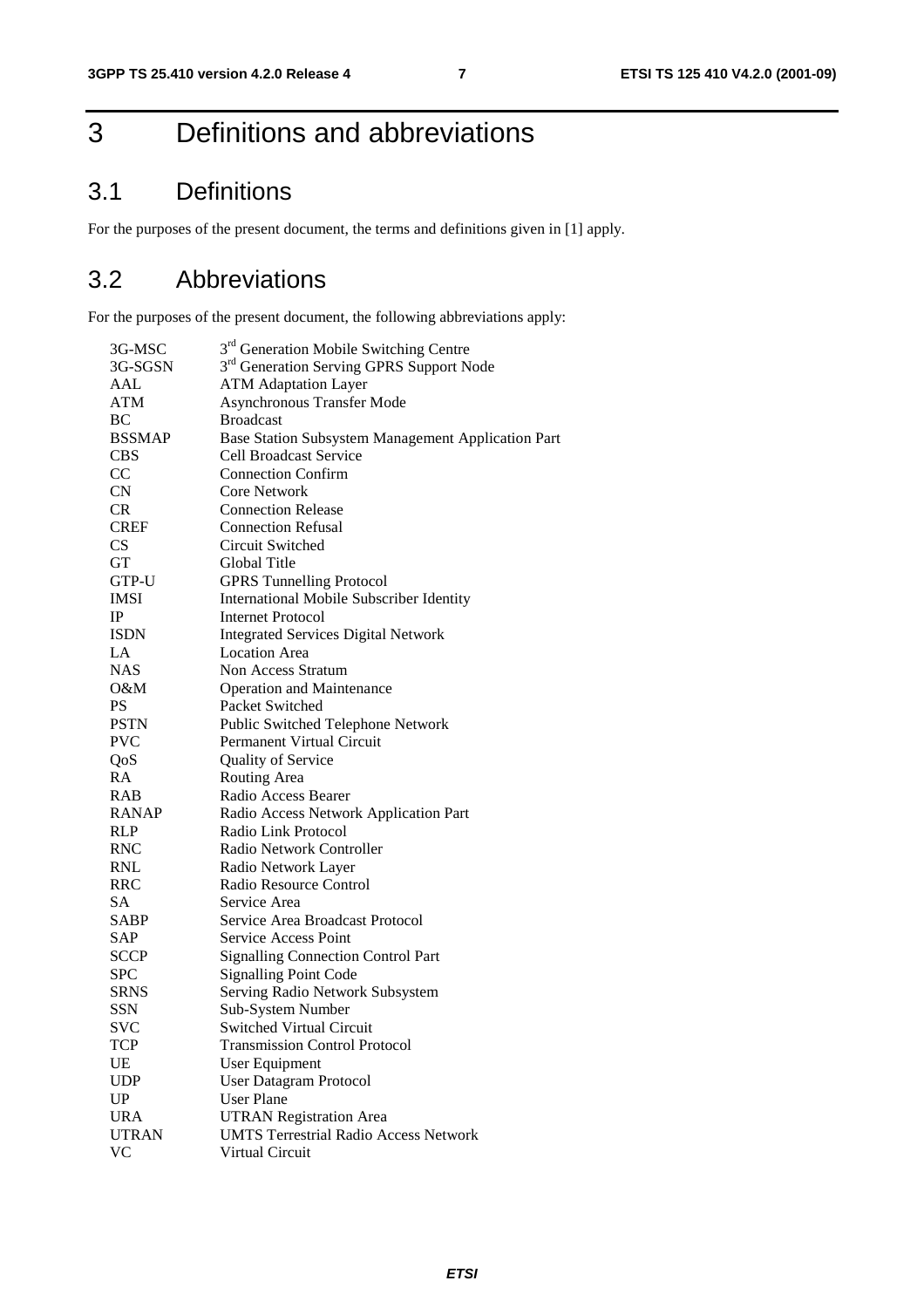# 4 General Aspects

### 4.1 UTRAN Architecture

#### 4.1.1 Iu Interface Architecture

The overall UMTS architecture and UTRAN architectures are described in [1]. This subclause specifies only the architecture of the Iu interface, and shall not constrain the network architecture of either Core or Radio Access Networks.

The  $I_{\text{u}}$  interface is specified at the boundary between the Core Network and UTRAN. Figure 4.1 depicts the logical division of the  $I_u$  interface. From the Iu perspective, the UTRAN access point is an RNC.



**Iu Interface**



The Iu interface towards the PS-domain of the core network is called Iu-PS, and the Iu interface towards the CS-domain is called Iu-CS. The differences between Iu-CS and Iu-PS are treated elsewhere in the present document. The Iu interface to the Broadcast domain is called Iu-BC.

There shall not be more than one Iu interface (Iu-PS) towards the PS-domain from any one RNC. Each RNC shall not have more than one Iu interface (Iu-CS) towards its default CN node within the CS domain, but may also have further Iu interfaces (Iu-CS) towards other CN nodes within the CS domain. (See [6] for definition of Default CN node.) These further Iu interfaces (Iu-CS) shall only be used as a result of intra-MSC inter-system handover or SRNS relocation, in the case the anchor CN node directly connects to the target RNC. There may be multiple Iu interfaces (Iu-BC) from an RNC towards the Broadcast domain.

In the separated core network architecture, this means that there shall be separate signalling and user data connections towards the PS and CS domains – this applies in both transport and radio network layers.

In the combined architecture, there shall be separate connections in the user plane towards the PS and CS domains (in both transport and radio network layers). In the control plane, there shall be separate SCCP connections to the two logical domains.

In either architecture, there can be several RNCs within UTRAN and so UTRAN may have several  $I<sub>u</sub>$  access points towards the Core Network. As a minimum, each Iu access point (in UTRAN or CN) shall independently fulfil the requirements of the relevant Iu specifications (25.41x series – see clause 7).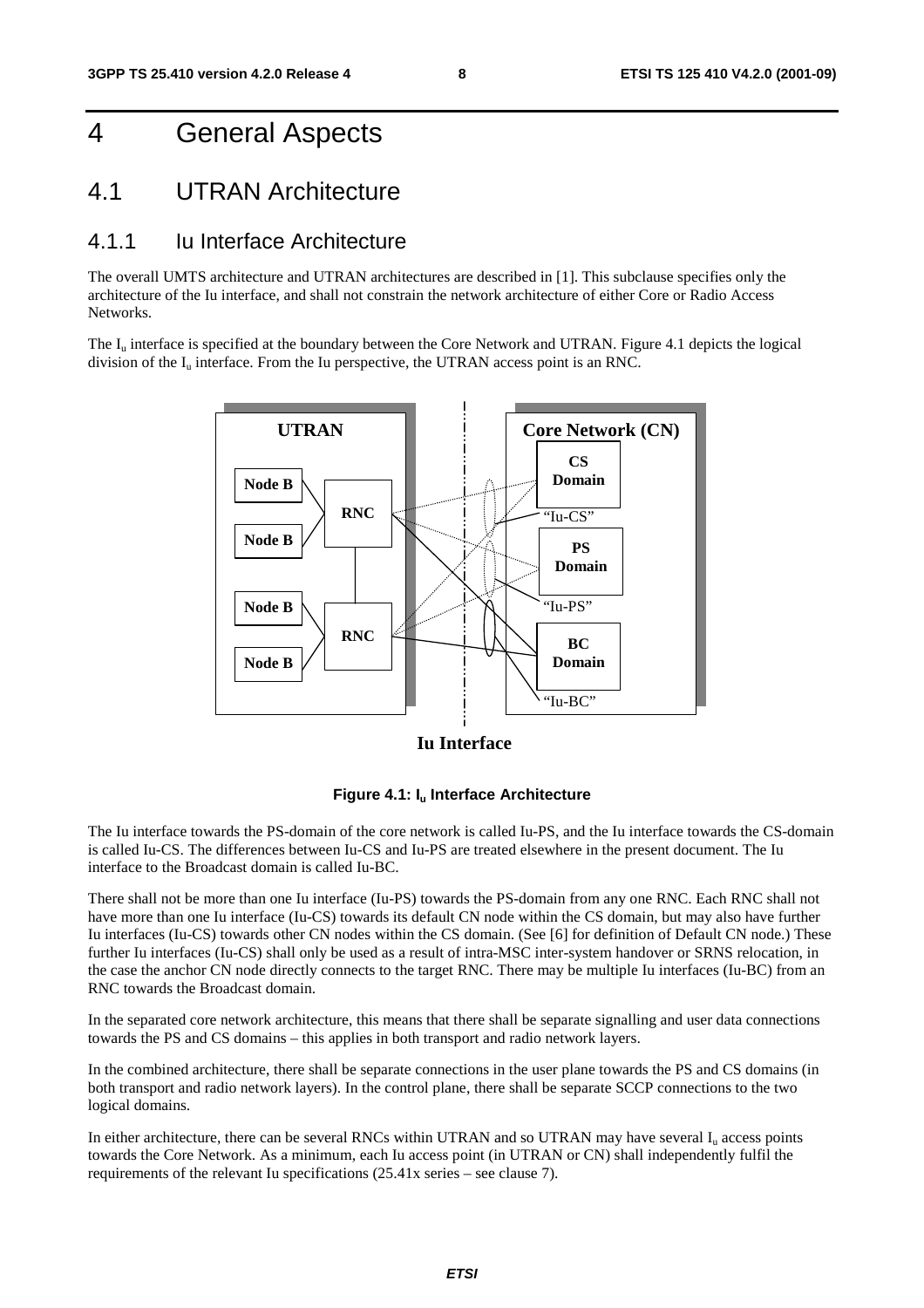### 4.1.2 Iu connection principles

The Iu interface has a hierarchical architecture where one higher layer entity controls several lower layer entities. The hierarchy for the CN - UTRAN signalling connection end points is described below:

- Each CN Access Point may be connected to one or more UTRAN Access Points.
- For the PS domain, each UTRAN Access Point shall not be connected to more than one CN Access Point per CN domain.
- For the CS and BC domains, each UTRAN Access Point may be connected to one or more CN Access Points.

# 4.2 I<sub>u</sub> Interface General Principles

From a UTRAN perspective, maximising the commonality of the various protocols that flow on the Iu interface is desirable. This means at the minimum that:

- A common set of radio access bearer services will be offered by UTRAN to the Core Network nodes, regardless of their type (e.g. 3G-MSC or 3G-SGSN).

There will be a common functional split between UTRAN and the Core Network nodes, regardless of their type (e.g. 3G-MSC or 3G-SGSN).

Signalling in the radio network control plane shall not depend on the specific choice of transport layers.

# 4.3 I<sub>u</sub> Interface Specification Objectives

The following objectives are partly derived from [2].

The  $I_{\text{u}}$  interface shall be specified such that it can support:

- the interconnection of RNCs with Core Network Access Points within a single PLMN.
- the interconnection of RNCs with Core Network Access Points irrespective of the manufacturer of any of the elements.
- all UMTS services.

The  $I_{\rm u}$  interface shall facilitate the use of the same RNC, MSC or SGSN in all PLMNs.

The  $I_u$  interface shall facilitate the sharing of transport technology between Iu-PS and Iu-BC.

The  $I_{\text{u}}$  interface shall allow interworking to the GSM Core Network.

Independence between the protocol layers and between control and user planes shall be maintained on the Iu interface.

The I<sub>u</sub> interface shall allow independent evolution of technologies within the Core, Radio Access and Transport Networks.

The  $I_u$  interface shall allow separate evolution of O&M facilities.

The  $I_{\rm u}$  interface shall be standardised as an open and multi-vendor interface.

The Iu interface specifications shall facilitate the migration of some services from the CS-domain to the PS-domain. In particular, the RANAP protocol shall be common to both PS and CS domains, and the  $I<sub>u</sub>$  user plane protocol(s) shall be independent of the core network domain (PS or CS), except where a specific feature is only required for one domain.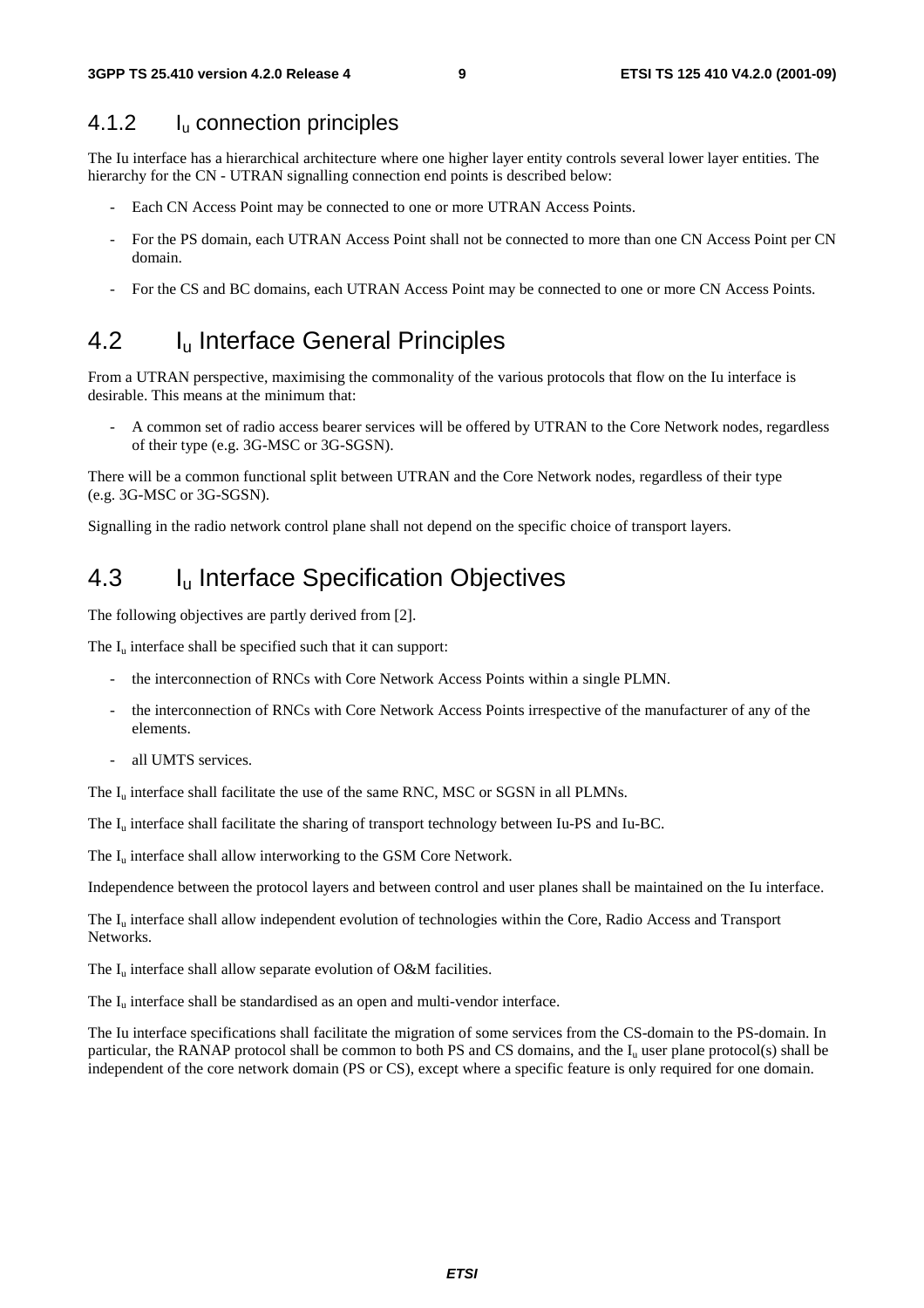### 4.4 Iu Interface Capabilities

The following capabilities are derived from the requirements described in [2].

The  $I_u$  interface supports:

- procedures to establish, maintain and release Radio Access Bearers;
- procedures to perform SRNS relocation, intra-system handover, inter-system handover and inter-system change;
- procedures to support the Cell Broadcast service;
- a set of general procedures, not related to a specific UE;
- the separation of each UE on the protocol level for user specific signalling management;
- the transfer of NAS signalling messages between UE and CN;
- location services by transferring requests from the CN to UTRAN, and location information from UTRAN to CN. The location information may comprise a geographical area identifier or global co-ordinates with uncertainty parameters;
- simultaneous access to multiple CN domains for a single UE;
- mechanisms for resource reservation for packet data streams.

### 4.5 Iu Interface Characteristics

#### 4.5.1 Use of Transport Network User Plane as Signalling Bearer

4.5.1.1 Use of SCCP

#### 4.5.1.1.1 General

The SCCP is used to support signalling messages between the CNs and the RNC. One user function of the SCCP, called Radio Access Network Application Part (RANAP), is defined. The RANAP uses one signalling connection per active UE and CN for the transfer of layer 3 messages.

Both connectionless and connection-oriented procedures are used to support the RANAP. TS 25.413 explains whether connection oriented or connectionless services should be used for each layer 3 procedure.

RANAP may use SSN, SPC and/or GT and any combination of them as addressing schemes for the SCCP. Which of the available addressing scheme to use for the SCCP is an operator matter.

When GT addressing is utilised, the following settings shall be used:

- SSN Indicator  $= 1$  (RANAP SSN as defined in [13] shall always be included).
- Global Title Indicator = 0100 (GT includes translation type, numbering plan, encoding scheme and nature of address indicator).
- Translation Type  $= 0000 0000$  (not used).
- Numbering Plan =  $0001$  (E.163/4).
- Nature of Address Indicator = 000 0100 (International Significant Number).
- Encoding Scheme  $= 0001$  or 0010 (BCD, odd or even).
- Routing indicator = 0 or 1 (route on GT or PC/SSN).

When used, the GT shall be the E.164 address of the relevant node.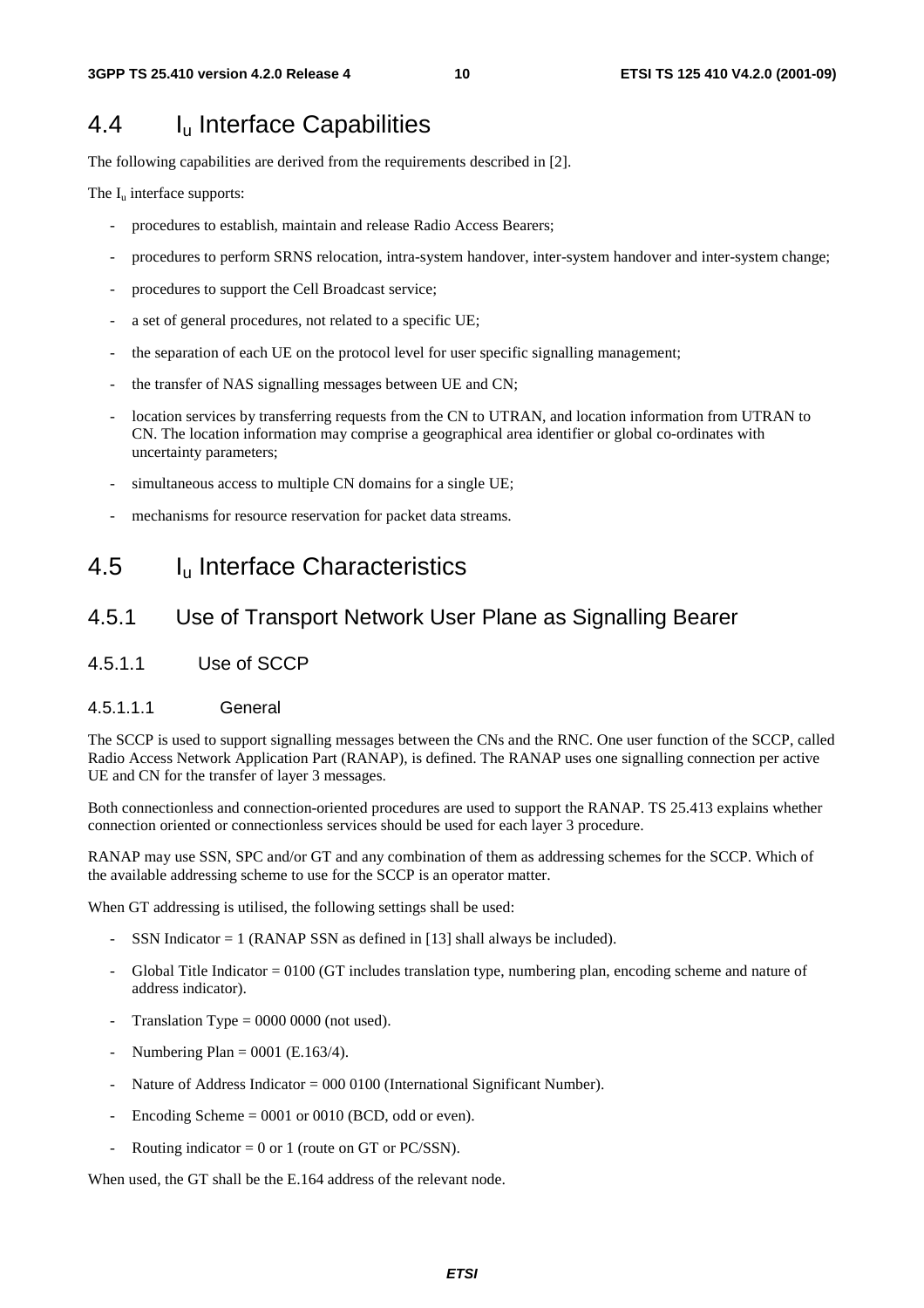The following subclauses describe the use of SCCP connections for RANAP transactions. Subclause 4.5.1.2 describes the connection establishment procedures. Subclause 4.5.1.3 describes the connection release procedures. Subclause 4.5.1.4 describes abnormal conditions.

#### 4.5.1.1.2 SCCP connection establishment

A new SCCP connection is established when information related to the communication between a UE and the network has to be exchanged between RNC and CN, and no SCCP connection exists between the CN and the RNC involved, for the concerned UE.

Various SCCP connection establishment cases have to be distinguished:

- i) RNC Initiated SCCP Signalling Connection;
- ii) CN Initiated SCCP Signalling Connection.

The above cases are the only cases currently identified for SCCP connection establishment. Others may emerge in the future.

#### 4.5.1.1.2.1 Establishment procedure in case i

The SCCP signalling connection establishment is initiated, by the RNC, at the reception of the first layer 3 non access stratum message from the UE.

#### **Initiation**

The RNC sends SCCP connection request message to the Core Network. A RANAP message is included in the user data field of the SCCP connection request message.

#### **Termination**

- **successful outcome** 
	- The SCCP connection confirm message, which may optionally contain a connection oriented RANAP message in the user data field, is returned to the RNC.
- **unsuccessful outcome** 
	- If the SCCP signalling connection establishment fails, an SCCP connection refusal message will be sent back to the RNC. This message may contain a RANAP message in the user data field.

For more information on how the RANAP procedure Initial UE message is handled, please see the elementary procedure Initial UE message in TS 25.413 [6].

| <b>RNC</b>                                                                                                                                                        | CΝ |
|-------------------------------------------------------------------------------------------------------------------------------------------------------------------|----|
| CR $\{SSN=RANAP, a1=x, RANAP message\}$                                                                                                                           |    |
| CC $\{a1=y, a2=x, RANAP message or no user data\}$                                                                                                                |    |
| or<br>CREF ${az=x, RANAP message or no user data}$                                                                                                                |    |
| al = source local reference,<br>a2 = destination local reference,<br>$x =$ SCCP connection reference at the RNC,<br>$y = SCCP$ connection reference at the $CN$ . |    |

**Figure 4.2: Setting-up of RNC Initiated SCCP Signalling Connection**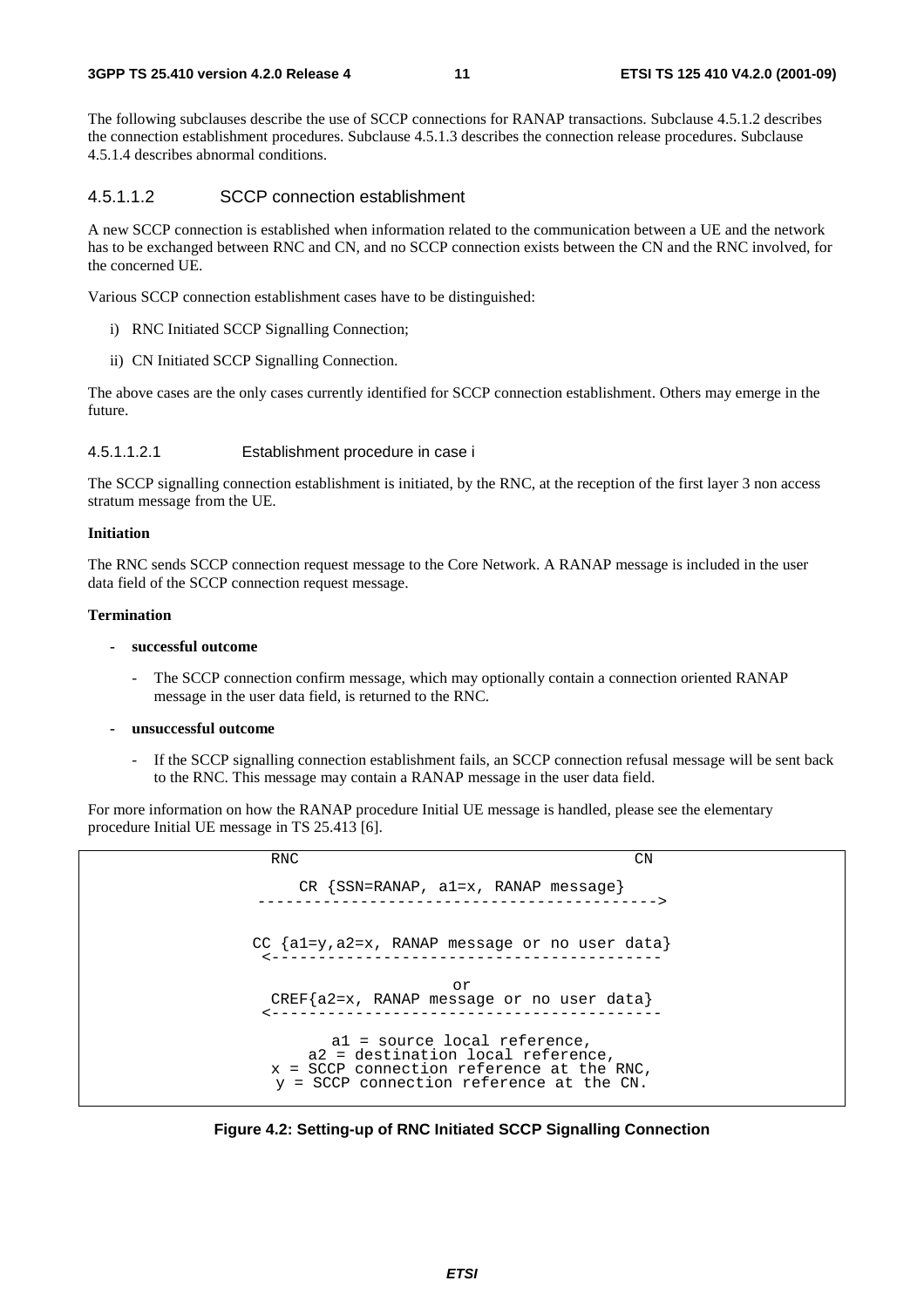#### 4.5.1.1.2.2 Establishment procedure in case ii

The SCCP signalling connection establishment is initiated, by the Core Network, in connection with performing a Relocation.

#### **Initiation**

The Core Network initiates the connection establishment by sending an SCCP connection request message to the RNC. Optionally, a RANAP message may be included in the user data field of the SCCP connection request message.

#### **Termination**

- **successful outcome** 
	- The SCCP connection confirm message, which may optionally contain a connection oriented RANAP message in the user data field, is returned to the Core Network.
- **unsuccessful outcome** 
	- If the SCCP signalling connection establishment fails, an SCCP connection refusal message will be sent back to the Core Network. This message may contain a RANAP message in the user data field.

RNC CN CR {SSN=RANAP, a1=y,RANAP message or no user data} <----------------------------------------- CC {a1=x, a2=y, RANAP message or no user data} ------------------------------------------> or CREF{a2=y, RANAP message or no user data} ------------------------------------------> a1 = source local reference, a2 = destination local reference, x = SCCP connection reference at the RNC, y = SCCP connection reference at the CN.

#### **Figure 4.3: Setting-up of CN Initiated SCCP Signalling Connection**

#### 4.5.1.1.3 SCCP connection release

This procedure is always initiated at the Core Network side.

An SCCP connection is released when the CN realises that a given signalling connection is no longer required.

The CN sends a SCCP Released message.

#### 4.5.1.1.4 General SCCP Abnormal Conditions

If a user-out-of-service information or signalling-point-inaccessible information is received by the RANAP, no new attempt to establish SCCP connections towards the affected point code will be started until the corresponding user-inservice information or signalling-point-accessible information is received.

When a user-out-of-service information or signalling-point-inaccessible is received by the RNC, an optional timer may be started. When the timer expires, all the SCCP connections towards the affected point code will be released. When the user-in-service or signalling-point-accessible is received, the timer is stopped.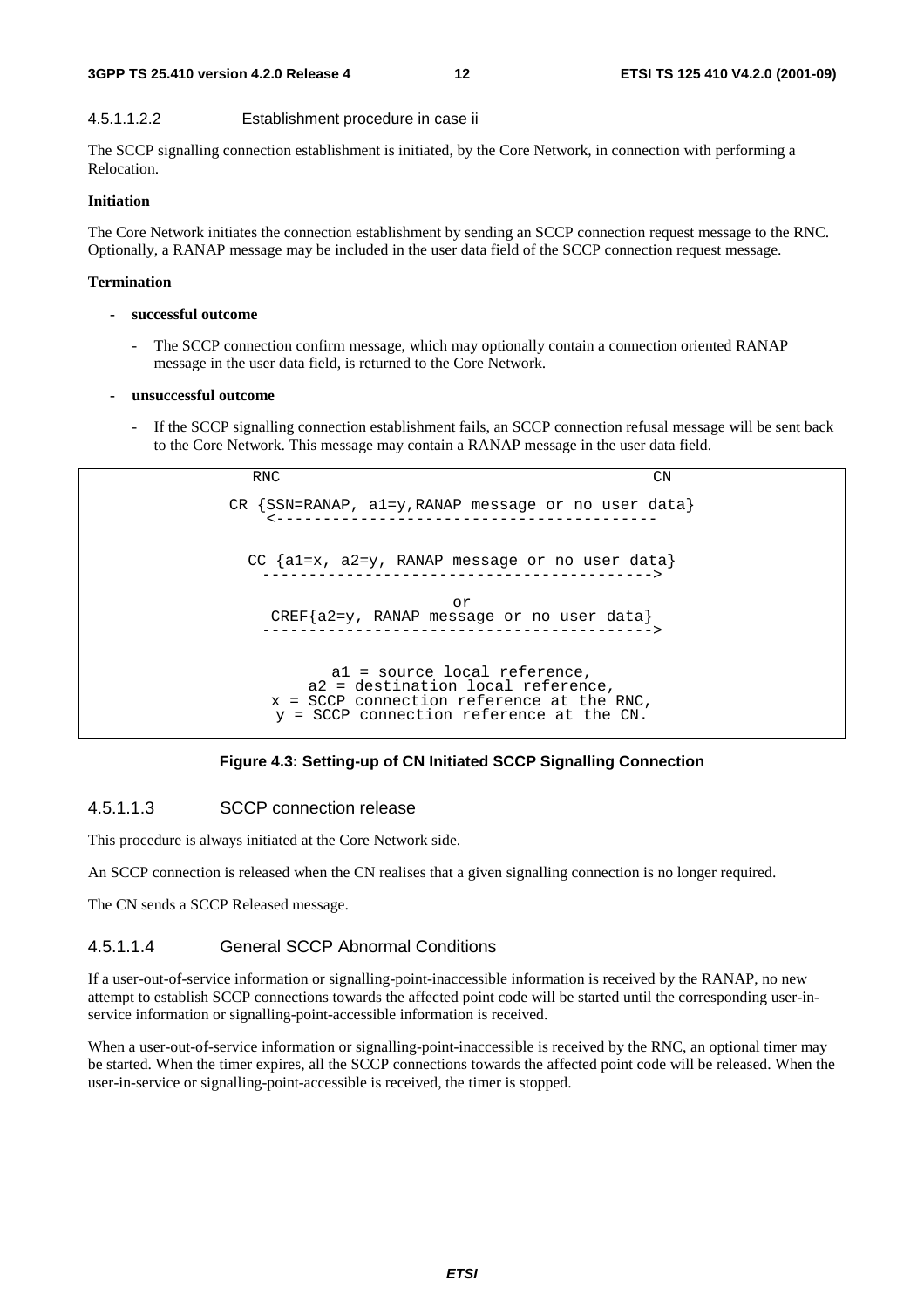If for any reason an SCCP connection is released, the optional timer expires or a connection refusal is received while any of the RANAP procedures are being performed or while a dedicated resource is still allocated, the following actions are taken:

#### **At RNC:**

- Any RNC procedure relating to that connection is abandoned.
- The UTRAN resources allocated to the connection are released.

#### **At Core Network:**

The resources associated with the SCCP connection are cleared as soon as possible.

#### 4.5.2 Use of Transport Network User Plane as User Data Bearer

#### 4.5.2.1 Use of AAL2

AAL2 is used as the user data bearer towards the CS domain.

Q.2630.2 is used as the protocol for dynamically setup AAL-2 connections over Iu towards the CS domain. Q.2630.2 adds new optional capabilities to Q.2630.1.

#### 4.5.2.2 Use of GTP-U

GTP-U is used as the user data bearer towards the PS domain.

RANAP Signalling is used to establish, modify and release the GTP-U tunnels towards the PS domain.

#### 4.5.3 Use of Transport Network User Plane on Iu-BC

TCP/IP is used as the bearer for the radio network layer protocol over  $I_u$ -BC.

The TCP connection is normally established by the CN using standard TCP procedures.

A new TCP connection is established by the RNC only when there is information (e.g. failure or restart indications) that needs to be sent from RNC to the CN, and there is no existing TCP connection. The RNC shall establish the connection using standard TCP procedures.

The node that established the connection shall release the TCP connection.

# 5 Functions of the  $I_u$  Interface Protocols & Functional **Split**

### 5.1 General

This subclause defines the functional split between the core network and the UMTS radio access network. In addition, the possible interaction between the functions is defined. The functional split is shown in table 5.1.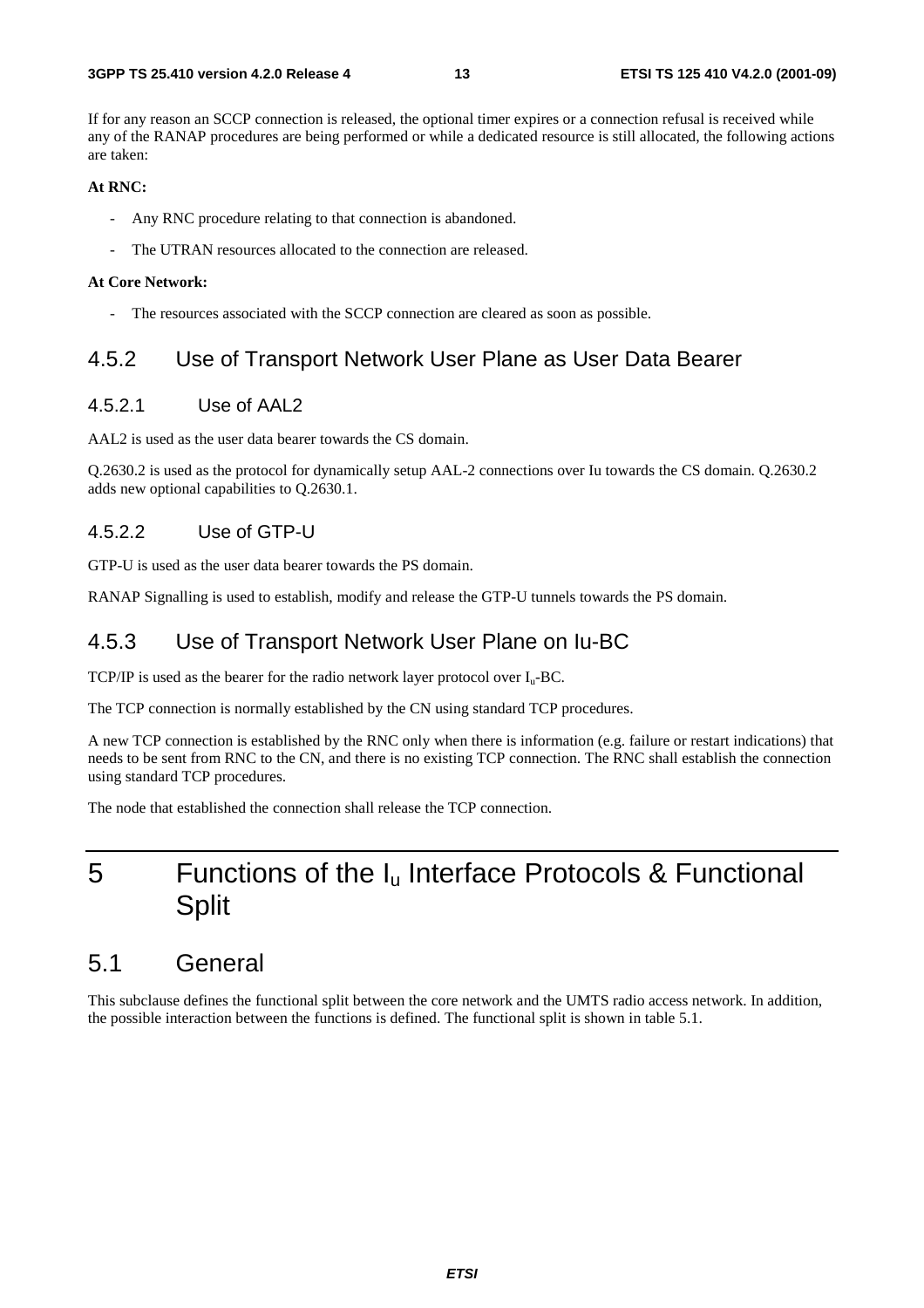| <b>Function</b>                                      | <b>UTRAN</b>                        | <b>CN</b>                           |
|------------------------------------------------------|-------------------------------------|-------------------------------------|
| <b>RAB management functions:</b>                     |                                     |                                     |
| RAB establishment, modification and release          |                                     | х                                   |
| RAB characteristics mapping $I_u$ transmission       | $\frac{x}{x}$                       |                                     |
| bearers                                              |                                     |                                     |
| RAB characteristics mapping Uu bearers               | $\overline{\mathsf{X}}$             |                                     |
| RAB queuing, pre-emption and priority                | $\overline{\mathsf{x}}$             | х                                   |
|                                                      |                                     |                                     |
| <b>Radio Resource Management functions:</b>          |                                     |                                     |
| Radio Resource admission control                     | $\frac{\text{X}}{\text{X}}$         |                                     |
| <b>Broadcast Information</b>                         |                                     | Χ                                   |
| Iu link Management functions:                        |                                     |                                     |
| I <sub>u</sub> signalling link management            | Χ                                   | Χ                                   |
| ATM VC management                                    | X                                   | Χ                                   |
| AAL2 establish and release                           |                                     | $\overline{\mathsf{X}}$             |
| AAL5 management                                      | $\frac{\overline{x}}{\overline{x}}$ | $\overline{\mathsf{x}}$             |
| GTP-U Tunnels management                             | $\overline{\mathsf{x}}$             | Χ                                   |
| <b>TCP Management</b>                                | $\overline{\mathsf{x}}$             | $\overline{\mathsf{x}}$             |
| <b>Buffer Management</b>                             | X                                   |                                     |
|                                                      |                                     |                                     |
| Iu U-plane (RNL) Management:                         |                                     |                                     |
| I <sub>u</sub> U-plane frame protocol management     |                                     | X                                   |
| I <sub>u</sub> U-plane frame protocol initialization | X                                   |                                     |
|                                                      |                                     |                                     |
| <b>Mobility management functions:</b>                |                                     |                                     |
| Location information reporting                       | Χ                                   | х                                   |
| Handover and Relocation                              |                                     |                                     |
| Inter RNC hard HO, lur not used or not available     | X                                   | $\frac{X}{X}$                       |
| Serving RNS Relocation (intra/inter MSC)             | $\overline{\mathsf{x}}$             |                                     |
| Inter system hard HO (UMTS-GSM)                      | $\overline{\mathsf{x}}$             | $\overline{\mathsf{X}}$             |
| Inter system Change (UMTS-GSM)                       | X                                   | $\frac{\overline{x}}{\overline{x}}$ |
| Paging Triggering                                    |                                     |                                     |
|                                                      |                                     |                                     |
| <b>Security Functions:</b><br>Data confidentiality   |                                     |                                     |
| Radio interface ciphering                            |                                     |                                     |
| Ciphering key management                             | Χ                                   | х                                   |
| User identity confidentiality                        | Χ                                   | $\overline{\mathsf{x}}$             |
| Data integrity                                       |                                     |                                     |
| Integrity checking                                   | Χ                                   |                                     |
| Integrity key management                             |                                     | Χ                                   |
|                                                      |                                     |                                     |
| <b>Service and Network Access functions:</b>         |                                     |                                     |
| CN Signalling data                                   | $\overline{\mathsf{X}}$             | Χ                                   |
| Data Volume Reporting                                | $\overline{\mathsf{x}}$             |                                     |
| <b>UE Tracing</b>                                    | $\overline{\mathsf{x}}$             | Х                                   |
| Location reporting                                   | $\overline{\mathsf{x}}$             | $\overline{\mathsf{x}}$             |
|                                                      |                                     |                                     |
| I <sub>u</sub> Co-ordination functions:              |                                     |                                     |
| Paging co-ordination                                 | X                                   | Χ                                   |

#### **Table 5.1: Iu interface functional split**

# 5.2 RAB management Functions

### 5.2.1 RAB establishment, modification and release function

The RAB, Radio Access Bearer, is defined to be set-up between UE and CN. Depending on subscription, service, requested QoS etc. different types of RABs will be used. It is the CN that controls towards the UTRAN the establishment, modification or release of a RAB.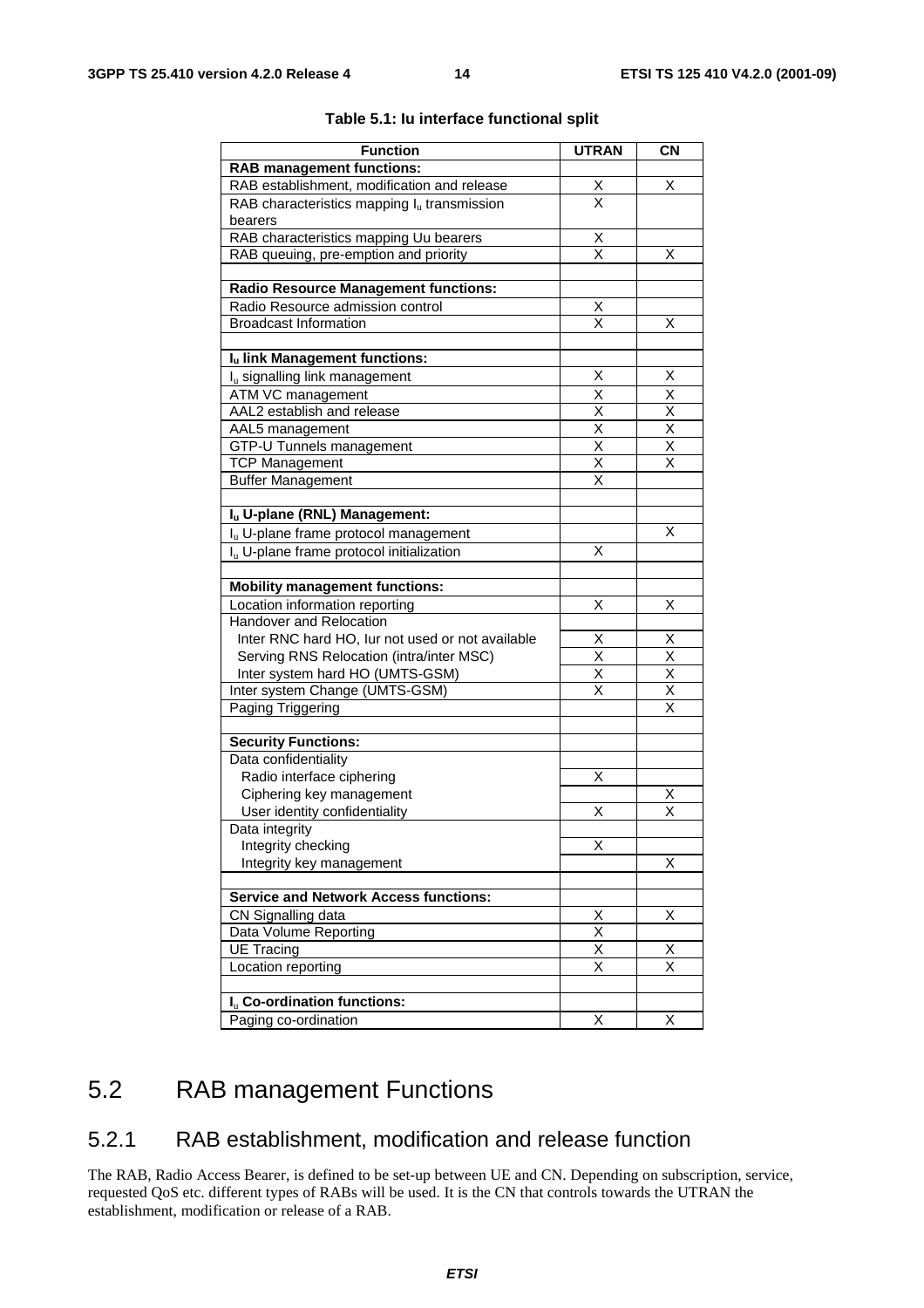The RAB identity is allocated by CN by mapping the value for the NAS Binding information (from the actual protocol IE for the respective CN domain) to the RAB ID as specified in [3]. The RAB identity is globally significant on both the radio bearer and on the Iu bearer for a given UE in a particular CN domain.

RAB establishment, modification and release is a CN initiated function.

RAB establishment, modification and release is a UTRAN executed function.

RAB release request is a UTRAN initiated function, triggered when UTRAN e.g. fails to keep the RAB established with the UE.

#### 5.2.2 RAB characteristics mapping to Uu bearers function

The RAB characteristics mapping function is used to map the radio access bearers to the Uu bearers. The mapping is performed during the establishment of the RAB. UTRAN shall perform the mapping between the bearers.

RAB mapping to Uu transmission bearers is a UTRAN function.

#### 5.2.3 RAB characteristics mapping to Iu transport bearers

The RAB characteristics mapping function is used to map the radio access bearers to the Iu interface transport bearers. The mapping is performed during the establishment of the RAB.

UTRAN shall perform this mapping between the bearers if AAL2 is used, since it is the UTRAN that establishes the AAL2 connections.

In case of RAB towards the PS domain, UTRAN shall perform the mapping between the radio access bearers and the IP layer.

RAB characteristics mapping to Iu transport bearers is a UTRAN function.

### 5.2.4 RAB queuing, pre-emption and priority function

The allocation/retention priority level of a RAB is determined by the CN based on e.g. subscription information, QoS information etc. Accordingly, the CN shall request RAB establishment or modification with an indication of the priority level and the pre-emption capability of that RAB and the queuing vulnerability. Queuing and resource pre-emption shall be performed by UTRAN accordingly.

RAB queuing, pre-emption and allocation/retention priority handling is a UTRAN controlled function.

RAB queuing, pre-emption and allocation/retention priority setting is a CN function.

#### 5.3 Radio Resource Management over Iu

#### 5.3.1 Radio resource admission control

When UTRAN receives a request to establish or modify a radio access bearer from the CN, the current radio resource situation is analysed and the admission control either accepts or rejects the request. This is called "Radio resource admission control" and is handled by the UTRAN. If the request is queued, it is handled by the RAB queuing, preemption and priority function.

#### 5.3.2 Broadcast information management

This function consists in the broadcast from network toward UE of some information in the coverage area of the whole network or different parts of the network.

There are two kinds of Broadcast information management. UTRAN broadcast information, and Cell Broadcast information management. All UTRAN broadcast information management shall be handled locally within UTRAN. All Cell Broadcast information is controlled by CN and executed by UTRAN.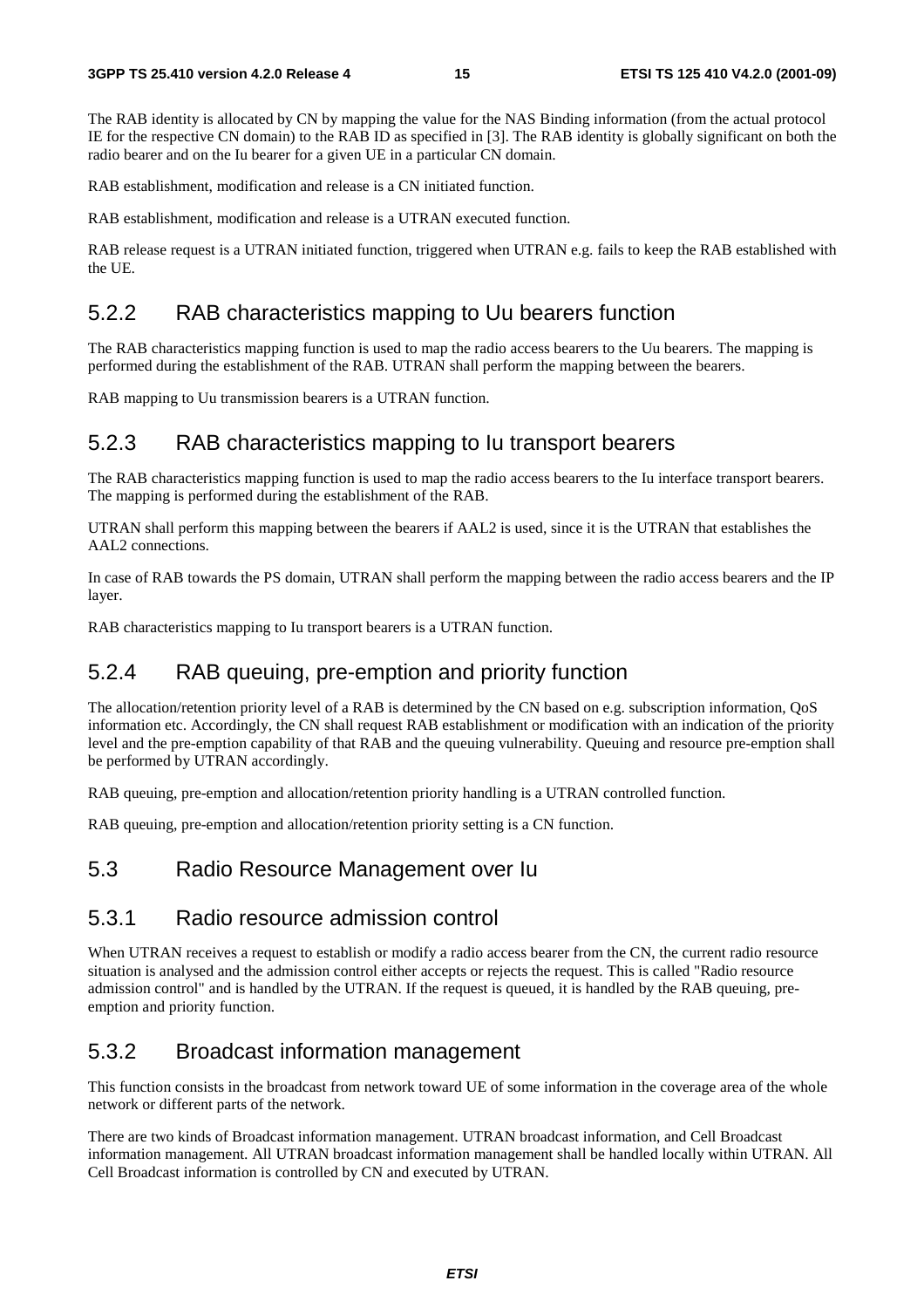# 5.4 Iu link Management functions

# 5.4.1 Iu Signalling Link Management function

The  $I<sub>u</sub>$  signalling link management function provides a reliable transfer of the radio network signalling between UTRAN and CN. Both CN and UTRAN manage the function.

This function is in particular responsible for Iu signalling connection establishment, which can be established either by the CN or the RNC and for  $I_u$  signalling connection release, which is controlled by CN possibly upon UTRAN request.

### 5.4.2 ATM Virtual Connection Management function

This function refers to handling of ATM Virtual Connections (VCs) between CN and UTRAN.

This function shall be used to establish, maintain and release the ATM VCs. For permanent VCs, it is regarded to be an O&M function.

This function also includes the selection of a Virtual Circuit to be used for a particular RAB. The selection of ATM VC upon an Iu radio access bearer service request, shall be done by UTRAN. The selected VC shall fulfil the requirements of the request. The VC may consist of several sublinks: such as SCCP connections, AAL2 connections or IP flows.

### 5.4.3 AAL2 connection establish and release function

This function is used to establish and release the AAL type 2 connections between CN and UTRAN upon an Iu radio access bearer service request. Both UTRAN and CN are taking part in the establishment of AAL2 connection. UTRAN shall initiate both establishment and release of AAL2 connections. The use of AAL2 for Iu transmission bearers depends on type of CN.

### 5.4.4 AAL5 management function

AAL5 connections between CN and UTRAN shall be pre-configured at system initialisation. Basic configuration is PVCs. For user data, SVC is possible.

The AAL5 management is a function handled by both the CN and the UTRAN.

### 5.4.5 GTP-U tunnels management function

This function is used to establish and release GTP-U tunnels between CN and UTRAN upon a radio access bearer service request. This involves assigning a tunnel identifier for each direction and the creation of a context containing the tunnel information. The tunnel identifier for the downlink is allocated by the UTRAN, and the tunnel identifier for the uplink is allocated by the CN. Both CN and UTRAN should maintain the context. The use of GTP-U for  $I<sub>u</sub>$  transport bearers depends on type of CN.

### 5.4.6 TCP Management Function

This function is used to establish and release the TCP connections between CN and UTRAN over  $I_{u}$ -BC.

The TCP management function exists in both UTRAN and CN.

### 5.4.7 Buffer Management

Congestion control shall be performed over the Iu user plane using buffer management and no flow control.

This function includes buffers to store received packet data units that at reception can not be processed due to e.g. congestion. In UTRAN, there must be a buffer management function handling received packets from the peer CN node.

The used mechanism is not in the scope of the present document and not relevant to be standardised.

Buffer management is a UTRAN function.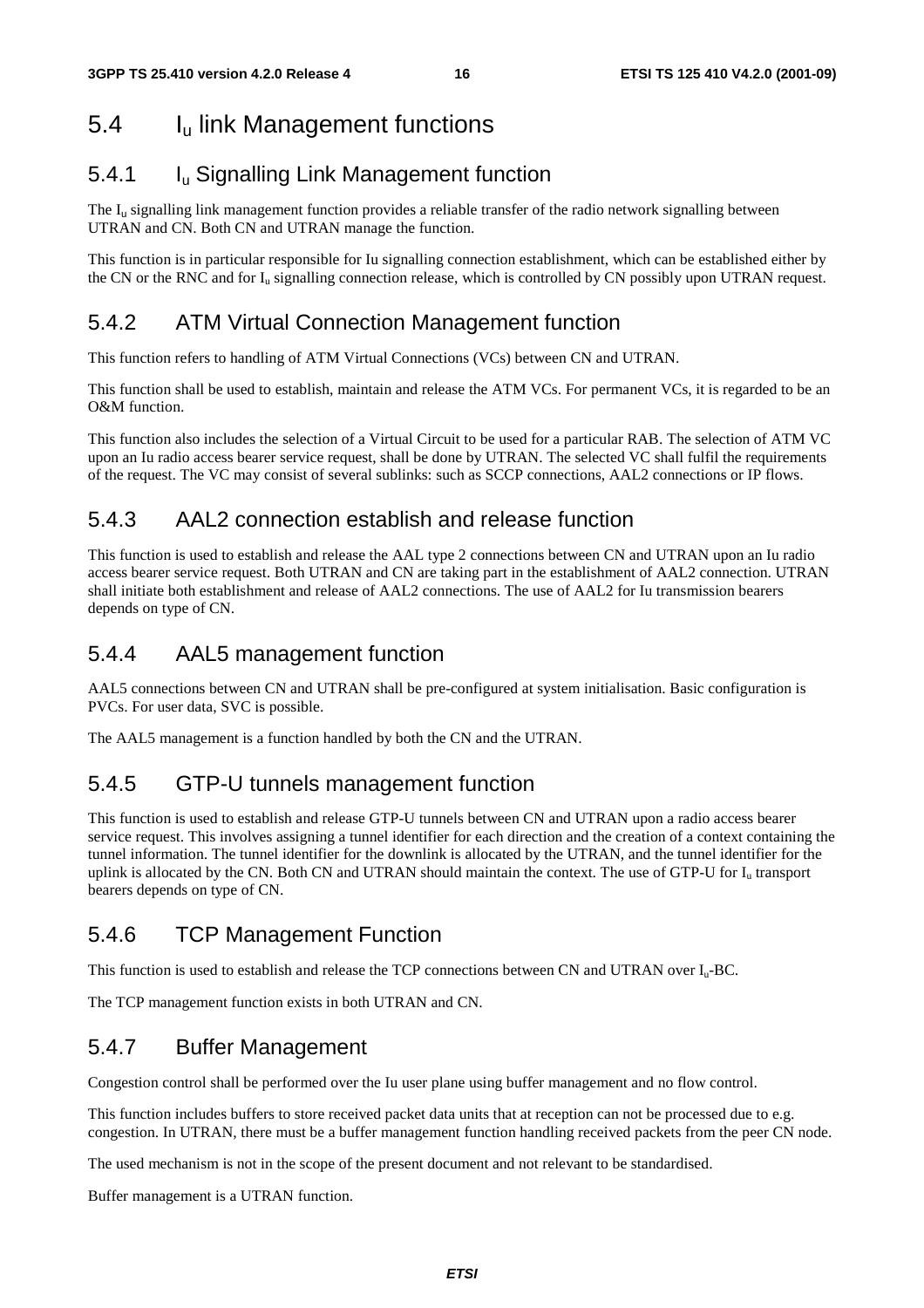# 5.5 Iu U-plane (RNL) Management Functions

### 5.5.1 Iu U-plane frame protocol mode selection function

The  $I_u$  UP in the Radio Network Layer provides modes of operation that can be activated on RAB basis. For a given RAB, the I<sub>u</sub> UP operates either in a Transparent or in Support mode. I<sub>u</sub> U-plane frame protocol mode is selected by the CN. A set of appropriate U-plane version(s) is indicated within RANAP. The final U-plane version is selected during the Iu UP initiation procedure among the indicated version(s).

This function is a CN function.

### 5.5.2 Iu U-plane frame protocol initialisation

 $I_{\rm u}$  U-plane frame protocol is initialised by the UTRAN. In certain cases, as described in [15], the  $I_{\rm u}$  U-plane frame protocol may be initialised by the CN.

### 5.6 Mobility Management Functions

### 5.6.1 Location information update function

Some functionality within the CN, needs information about the present location of an active UE, i.e. a UE with established signalling connection. The Location information update function is used to transfer this information from the UTRAN to the CN. It is the UTRAN responsibility to send this information initially at the signalling connection establishment for a UE and at any change of the UE location as long as the signalling connection exists. For this function, the location information shall be at Location and Routing Area level.

### 5.6.2 Handover and Relocation functions

#### 5.6.2.1 Inter RNC hard HO function, Iur not used or not available

This functionality includes procedures for handover from one RNC to another RNC when Iur interface is not used or is not available, i.e. soft handover is not possible. The connection is switched in the CN, so both UTRAN and CN are involved. Both intra and inter CN entity cases are applicable. This functionality includes also the moving of the Serving RNS functionality from one RNC to another RNC.

#### 5.6.2.2 Serving RNS Relocation function

This functionality allows moving the Serving RNS functionality from one RNC to another RNC, e.g. closer to where the UE has moved during the communication. The Serving RNS Relocation procedure may be applied when active cell management functionality has created a suitable situation for it. Both UTRAN and CN are involved.

#### 5.6.2.3 Inter system Handover (e.g. UMTS-GSM) function

Inter system handover is performed when a mobile hands over between cells belonging to different systems such as GSM and UMTS. For intersystem handover between UMTS and GSM, the GSM procedures are used within the GSM network. Both UTRAN and CN are involved.

NOTE: The GSM BSSMAP procedures are outside the scope of the present document.

### 5.6.2A Inter System Change (e.g. UMTS-GSM) function

Inter system change is performed when a GPRS attached mobile moves from cells belonging to different systems such as GSM and UMTS. For intersystem change between UMTS and GSM, the GPRS procedures are used within the GPRS network. Both UTRAN and CN are involved.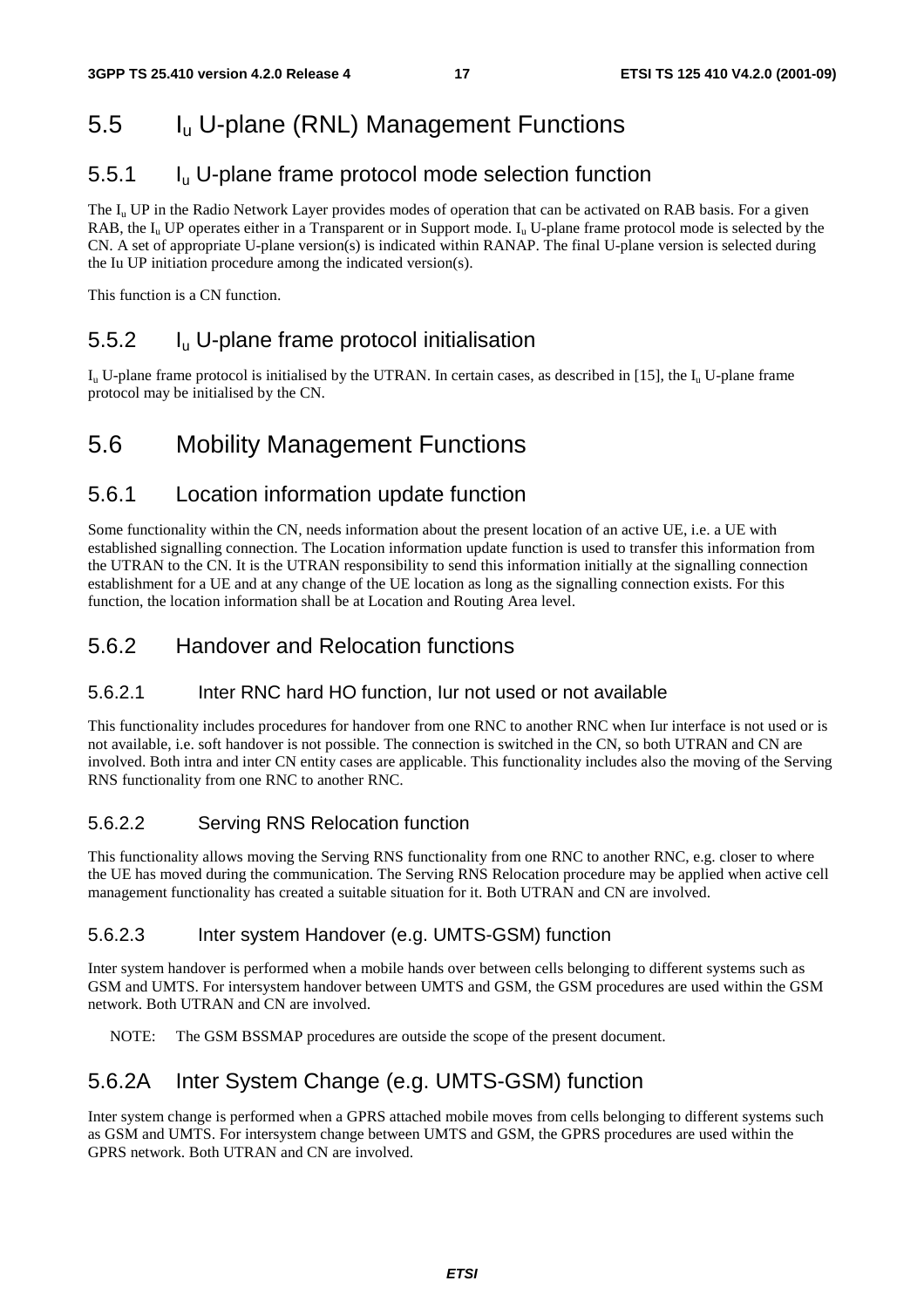### 5.6.3 Paging Triggering

The Core Network shall, when considered necessary, trigger the Location/Routing/RNC Area paging in the UTRAN system.

### 5.7 Security Functions

### 5.7.1 Data Confidentiality

#### 5.7.1.1 Radio interface ciphering function

The radio interface shall be ciphered upon request of the Core Network. Both Signalling and user data may be subject to ciphering. The ciphering shall be done within UTRAN.

#### 5.7.1.2 Ciphering key management function

The ciphering key and the permitted algorithm shall be supplied by the CN. UTRAN selects the used algorithm.

### 5.7.2 Data integrity

#### 5.7.2.1 Integrity checking

The purpose of the integrity check is to make sure that the signalling continues between the same elements as by authentication. The integrity check shall be done within the UTRAN.

#### 5.7.2.2 Integrity key management

The integrity key and the permitted algorithm shall be supplied by the CN. UTRAN selects the used algorithm.

### 5.8 Service and Network Access Functions

#### 5.8.1 Core Network signalling data transfer function

The NAS CN signalling data such as Call Control (CC), Session Management (SM), Mobility Management (MM), Short Message Services Point to Point and Supplementary Services (SS) shall be transparently conveyed between the CN and the UE. Over the Iu interface, the same Iu interface channel that is used for the UTRAN-CN signalling shall be used.

### 5.8.2 Data Volume Reporting

The data volume reporting function is used to report the volume of unacknowledged data to the CN. The function shall be in the UTRAN and is triggered from the CN.

### 5.8.3 UE Tracing

This feature allows tracing of various events related to the UE and its activities. This is an O&M functionality.

### 5.8.4 Location reporting function

The positioning function performs the determination of the geographical position for an UE. The location reporting function transfers the positioning information between the UTRAN and the CN according to CN commands. This function involves UTRAN and CN.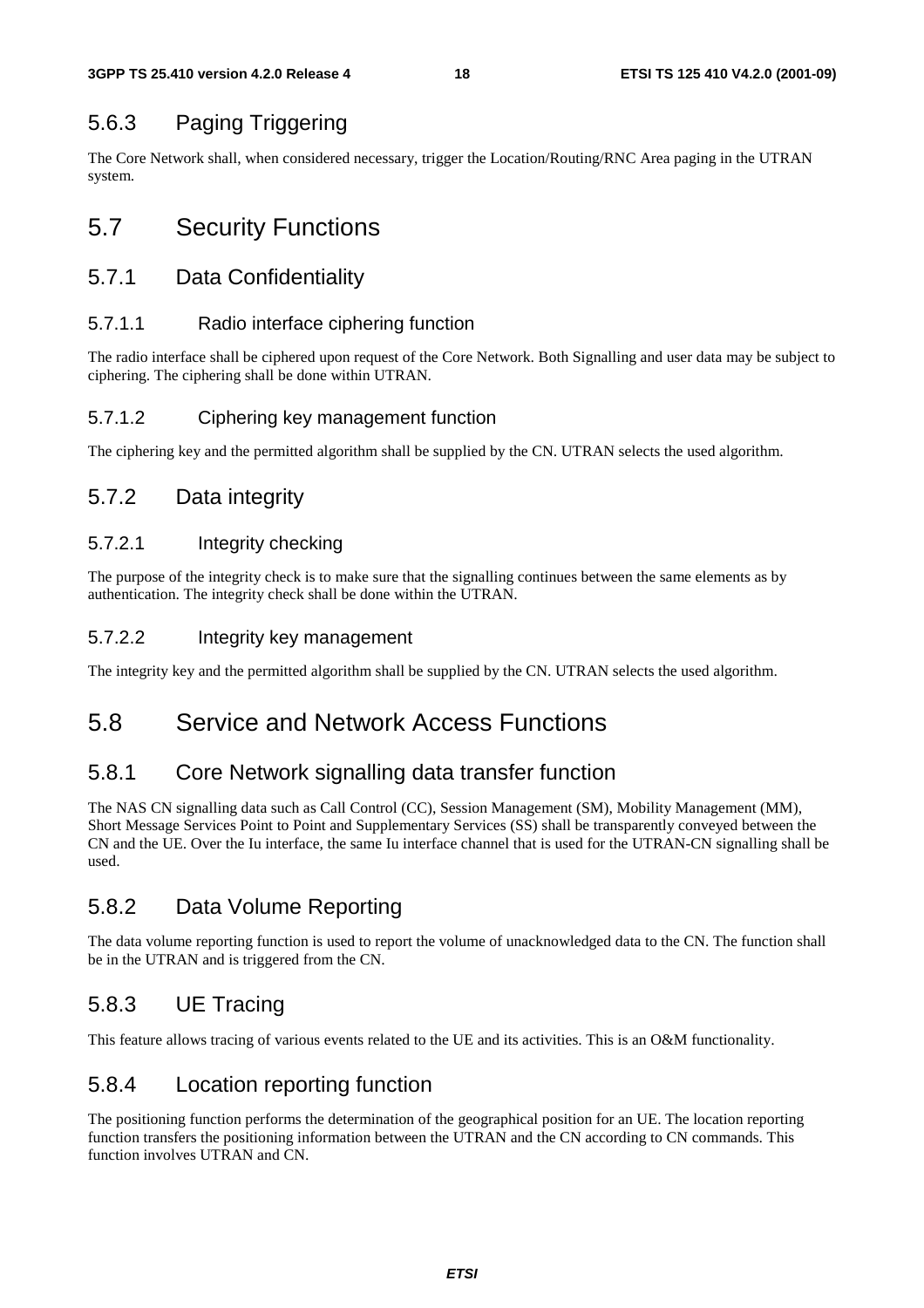# 5.9 Co-ordination Functions

### 5.9.1 Paging Co-ordination function

The two CN domain architecture implies need for a page co-ordination, i.e. handling of page triggered by one CN node when UE has a signalling connection to the other CN node. The paging co-ordination is performed by UTRAN and/or optionally by CN. The Common ID is used for UTRAN paging co-ordination. The CN provides the UTRAN with the Common ID.

The paging co-ordination is a UTRAN function. Optionally the paging co-ordination may be performed in the CN.

# 6 I<sub>u</sub> Interface Protocol Structure

### 6.1 General

The Radio Network signalling over Iu consists of the Radio Access Network Application Part (RANAP). The RANAP protocol consists of mechanisms to handle all procedures between the CN and UTRAN. It is also capable of conveying messages transparently between the CN and the UE without interpretation or processing by the UTRAN.

Over the  $I_u$  interface the RANAP protocol is, e.g. used for:

- Facilitate a set of general UTRAN procedures from the Core Network such as paging -notification as defined by the notification SAP in [3].
- Separate each User Equipment (UE) on the protocol level for mobile specific signalling management as defined by the dedicated SAP in [3].
- Transfer of transparent non-access signalling as defined in the dedicated SAP in [3].
- Request of various types of UTRAN Radio Access Bearers through the dedicated SAP in [3].
- Perform the SRNS Relocation function.

The Radio Access Bearers are provided by the Access Stratum.

Over Iu-BC, a datagram mechanism is used, so there is no clear separation of control and user planes, and the SABP protocol is used for data transfer and signalling.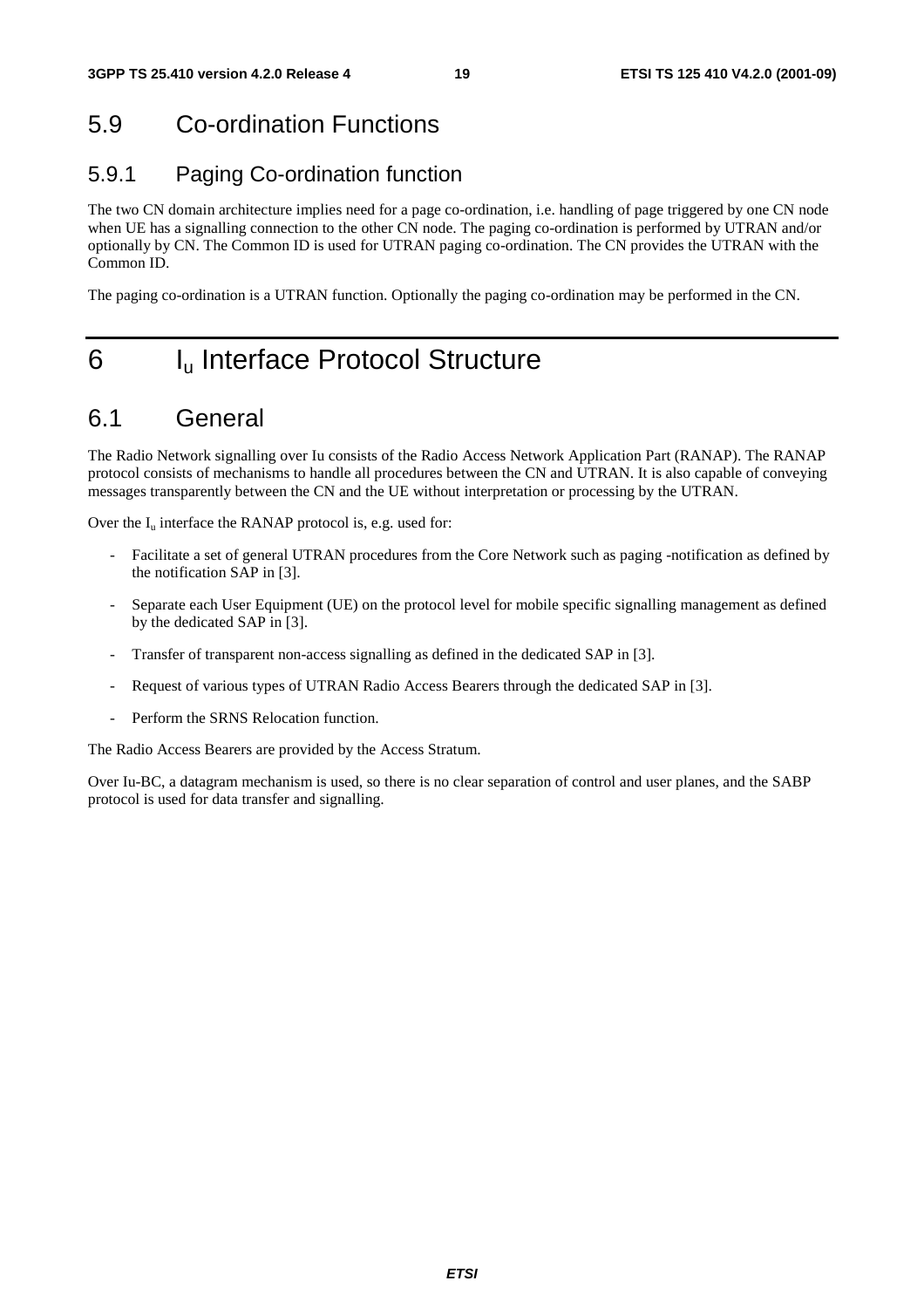# 6.2 Iu-CS

Figure 6.1 shows the protocol structure for  $I_u$ -CS, following the structure described in [1].

|              |  |                                                                                                                      | <b>User Plane</b>                                                              |
|--------------|--|----------------------------------------------------------------------------------------------------------------------|--------------------------------------------------------------------------------|
| <b>RANAP</b> |  |                                                                                                                      | <b>Iu UP Protocol</b><br>Layer                                                 |
|              |  | <b>Transport Network</b><br>Control Plane<br>Q.2630.2                                                                | Transport Network<br>User   Plane                                              |
|              |  | Q.2150.1                                                                                                             |                                                                                |
|              |  | <b>SSCF-NNI</b>                                                                                                      |                                                                                |
| AAL5         |  | AAL5                                                                                                                 | AAL <sub>2</sub>                                                               |
|              |  | $\bold{ATM}$                                                                                                         |                                                                                |
|              |  | Physical Layer                                                                                                       |                                                                                |
|              |  | <b>Control Plane</b><br>Transport Network<br>User   Plane<br><b>SCCP</b><br>MTP3b<br><b>SSCF-NNI</b><br><b>SSCOP</b> | MTP3b<br><b>SSCOP</b><br>$\blacksquare$<br>$\mathbf{I}$<br>. .<br>$\mathbf{L}$ |

**Figure 6.1: Iu –Interface Protocol Structure towards CS Domain**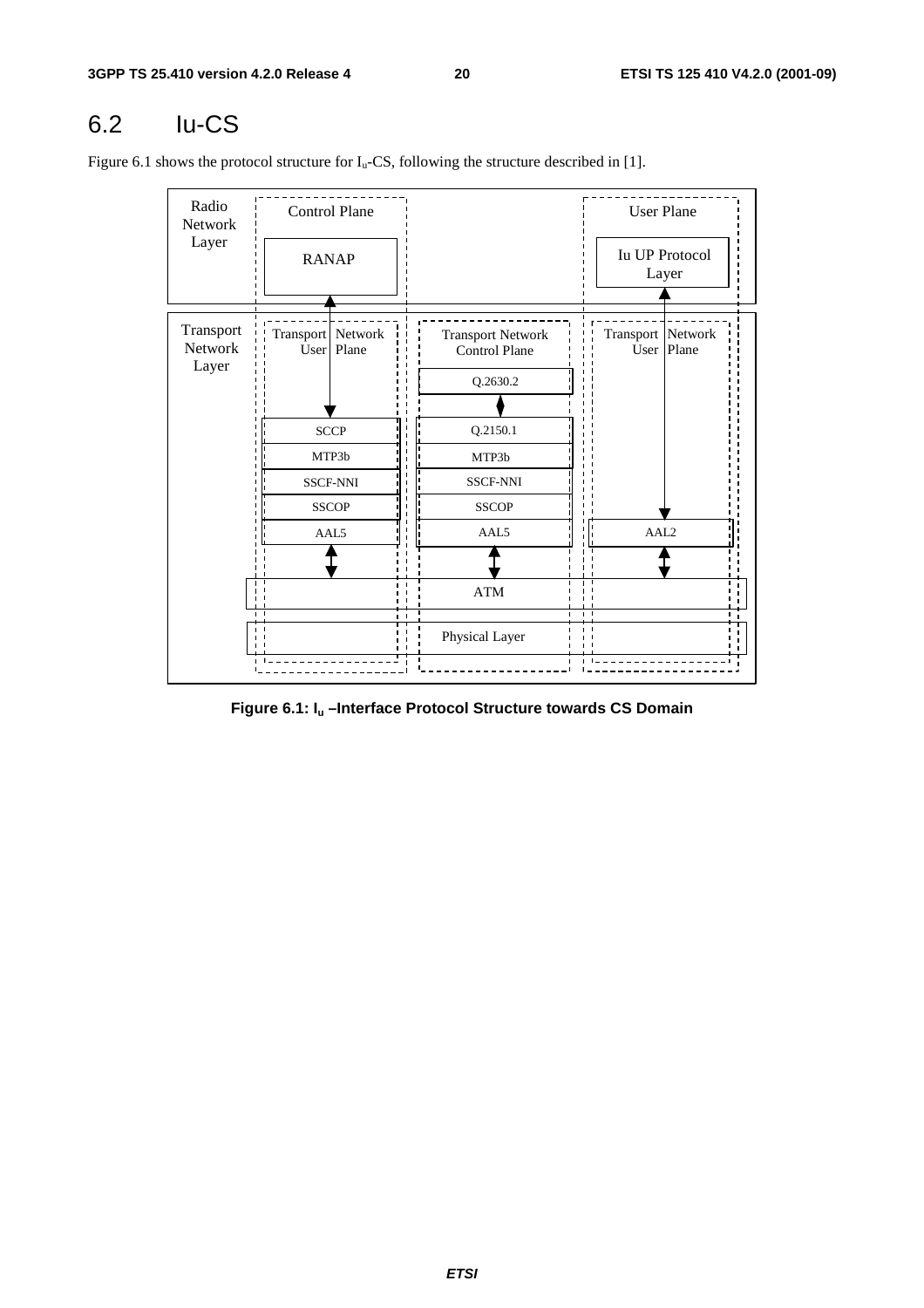# 6.3 Iu-BC

Figure 6.2 shows the protocol structure for the  $I_u$ -BC.



**Figure 6.2: Iu Interface Protocol Structure towards Broadcast Domain**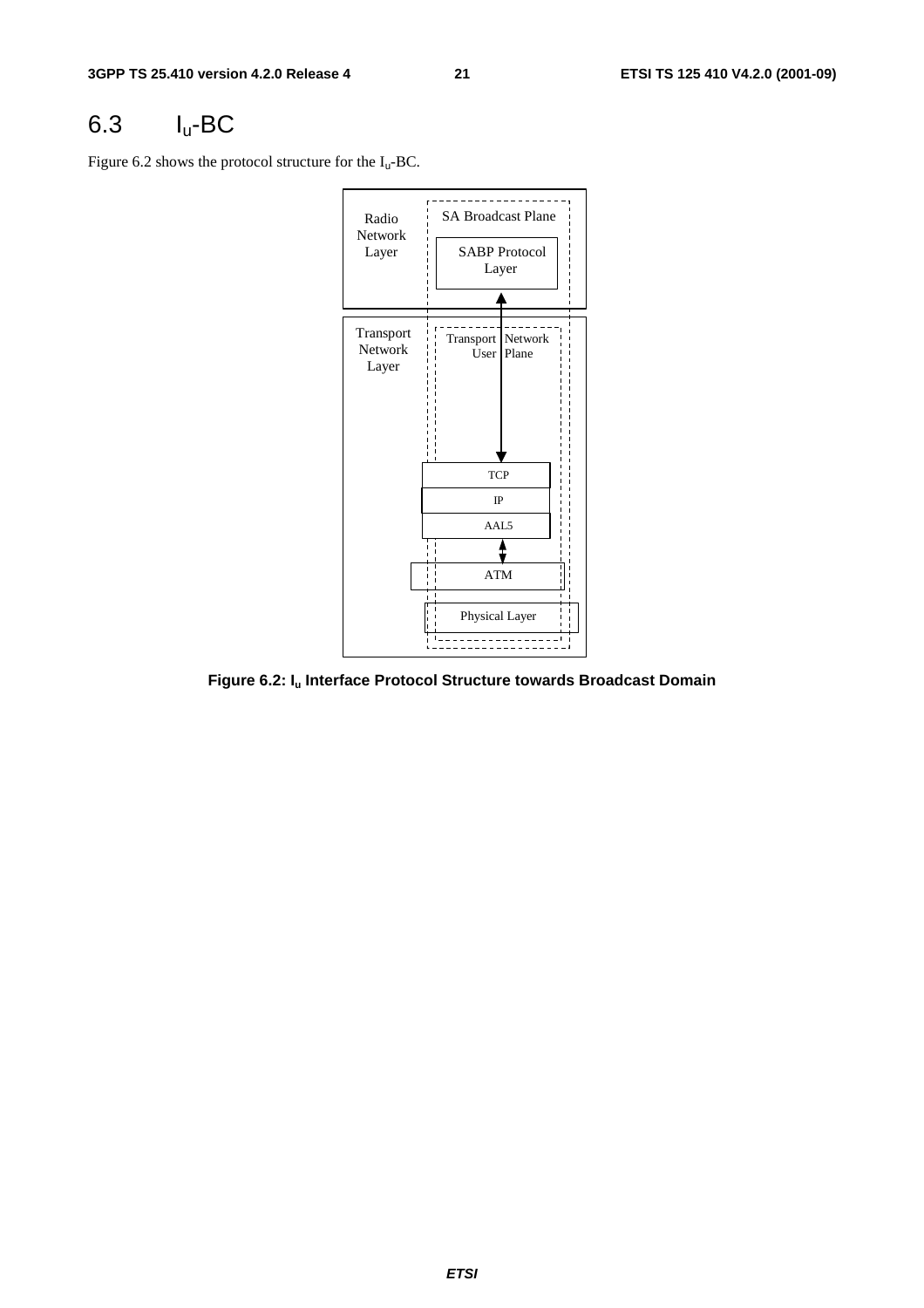# $6.4$  I<sub>u</sub>-PS

<u> - - - - - - - - - - -</u> Control Plane (User Plane Radio Network Iu UP Protocol Layer RANAP Layer Transport Transport Network Transport Network Transport Network Network User Plane Control Plane User Plane Layer **SCCP** M3UA MTP3-B GTP-U **SCTP** SSCF-NNI SSCF-NNI UDP IP **SSCOP** IP AAL5 AAL5 ATM ATM Physical Layer Physical Layer

Figure 6.3 shows the protocol structure for Iu-PS, following the structure described in [1].

Figure 6.3: I<sub>u</sub> Interface Protocol Structure towards PS Domain

# 7 Other I<sub>u</sub> Interface Specifications

### 7.1 UTRAN I<sub>u</sub> Interface: Layer 1 (3GPP TS 25.411)

3GPP TS 25.411 [4] specifies the range of physical layer technologies that may be used to support the Iu interface.

### 7.2 UTRAN Iu Interface: Signalling Transport (3GPP TS 25.412)

3GPP TS 25.412 [5] specifies the signalling bearers for the RANAP and transport network control plane protocols for both Iu-PS and Iu-CS.

### 7.3 UTRAN Iu Interface: RANAP Specification (3GPP TS 25.413)

3GPP TS 25.413 [6] specifies the RANAP protocol for radio network control plane signalling over the Iu interface.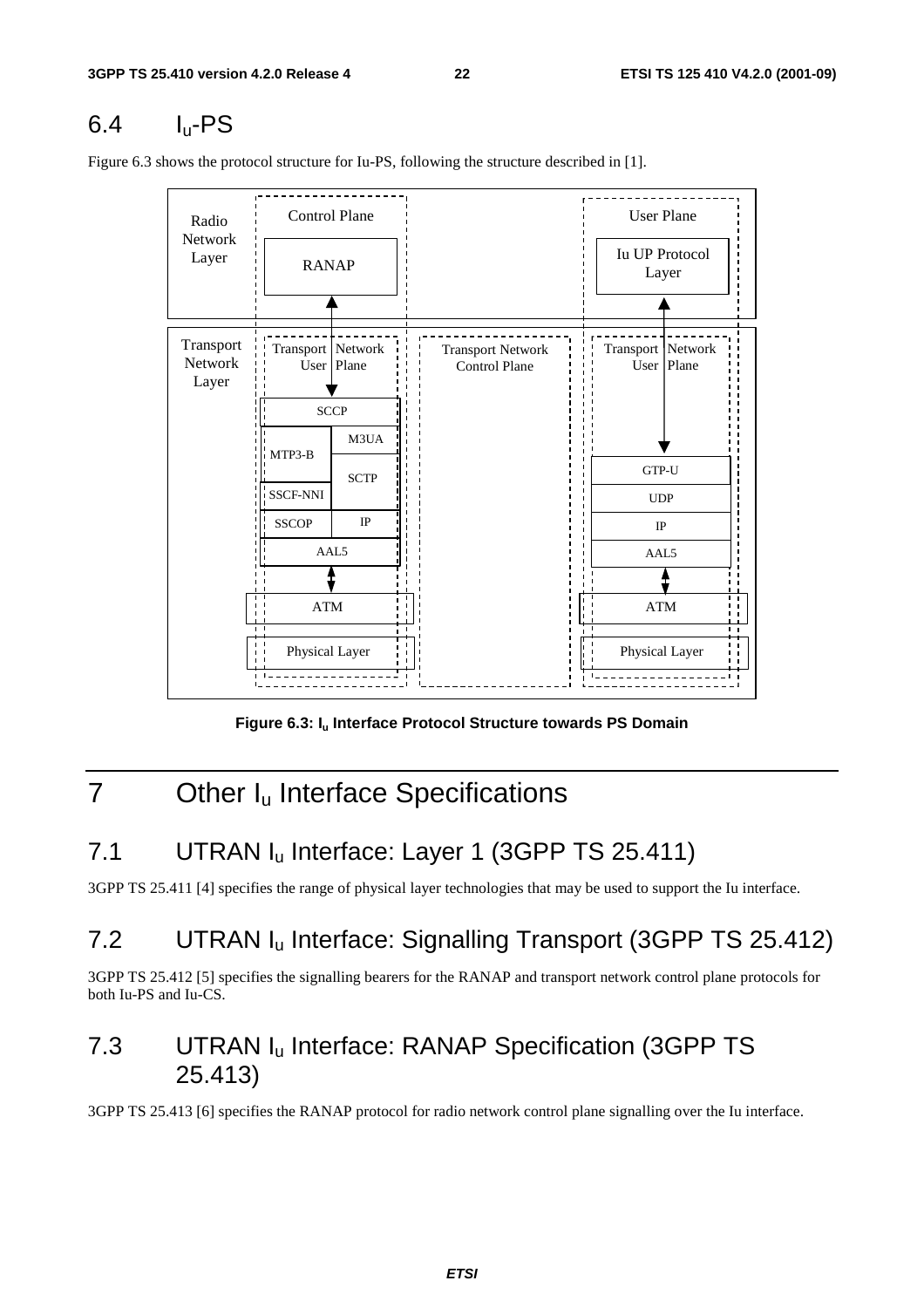### 7.4 UTRAN I<sub>u</sub> Interface: Data Transport and Transport Signalling (3GPP TS 25.414)

3GPP TS 25.414 [7] specifies the transport bearers for the user plane of the Iu interface. It also specifies the protocol used to control these transport bearers.

### 7.5 UTRAN I<sub>u</sub> Interface: CN-UTRAN User Plane Protocol (3GPP TS 25.415)

3GPP TS 25.415 [8] specifies the user plane frame handling protocol for the Iu interface.

### 7.6 UTRAN Iu Interface: Service Area Broadcast Protocol SABP (3GPP TS 25.419)

3GPP TS 25.419 [14] specifies the communication requirements over the Iu interface towards the BC domain.

# 7.7 Summary

The present document, 3GPP TS 25.410, specifies the general aspects and principles of the  $I_u$  interface as a whole.

The relationship between the other technical specifications that define the UTRAN Iu interface is shown in figure 7.1.



#### **Figure 7.1: Summary of Iu Interface Specification Structure**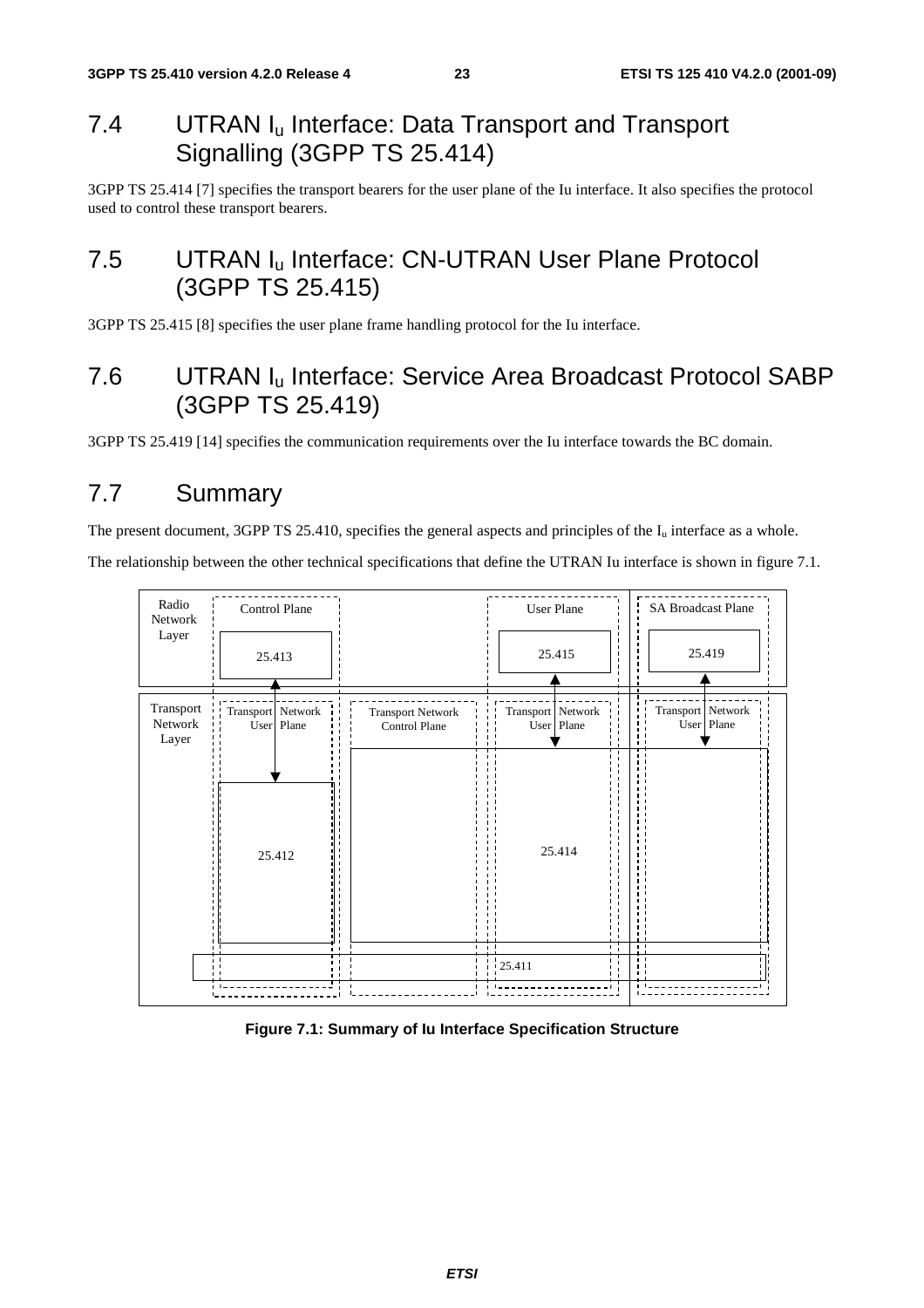# Annex A (informative): Change history

| <b>Change history</b> |         |                          |           |                       |                                                        |  |
|-----------------------|---------|--------------------------|-----------|-----------------------|--------------------------------------------------------|--|
| <b>TSG RAN#</b>       | Version | CR.                      | Tdoc RAN  | <b>New</b><br>Version | Subject/Comment                                        |  |
| <b>RAN 05</b>         |         |                          |           | 3.0.0                 | Approved at TSG RAN #5 and placed under Change Control |  |
| <b>RAN 06</b>         | 3.0.0   | $\overline{\phantom{0}}$ |           | 3.1.0                 | Approved at TSG RAN #6 and placed under Change Control |  |
| <b>RAN 07</b>         | 3.1.0   | $\overline{\phantom{0}}$ |           | 3.2.0                 | Approved at TSG RAN #7                                 |  |
| <b>RAN 10</b>         | 3.2.0   | 005<br>007<br>008        | RP-000609 | 3.3.0                 | Approved at TSG RAN #10                                |  |
|                       |         |                          |           |                       |                                                        |  |

| <b>Change history</b> |                   |                     |  |             |                                                         |            |            |
|-----------------------|-------------------|---------------------|--|-------------|---------------------------------------------------------|------------|------------|
| <b>Date</b>           | TSG#              | <b>TSG Doc. ICR</b> |  | <b>IRev</b> | Subject/Comment                                         | <b>Old</b> | <b>New</b> |
| March 01              | l 11              | RP-010163 15        |  |             | Approved at TSG RAN #11 and placed under Change Control |            | 4.0.0      |
| 06/2001               | 12                | RP-010372 018       |  |             | Approved at TSG RAN #12                                 | 4.0.0      | 4.1.0      |
| 06/2001               | $12 \overline{ }$ | RP-010391 022       |  |             | Approved at TSG RAN #12                                 | 4.0.0      | 4.1.0      |
| 09/2001               | 13                | RP-0105771020       |  | <b>4</b>    | Intersystem Change clarifications                       | 4.1.0      | 4.2.0      |
| 09/2001               | 13                | RP-0105931021       |  | 2           | I lu UP version selection                               | 4.1.0      | 4.2.0      |
| 09/2001               | 13                | RP-010697 009       |  |             | Iu connection principles enhancement, CS domain         | 4.1.0      | 4.2.0      |